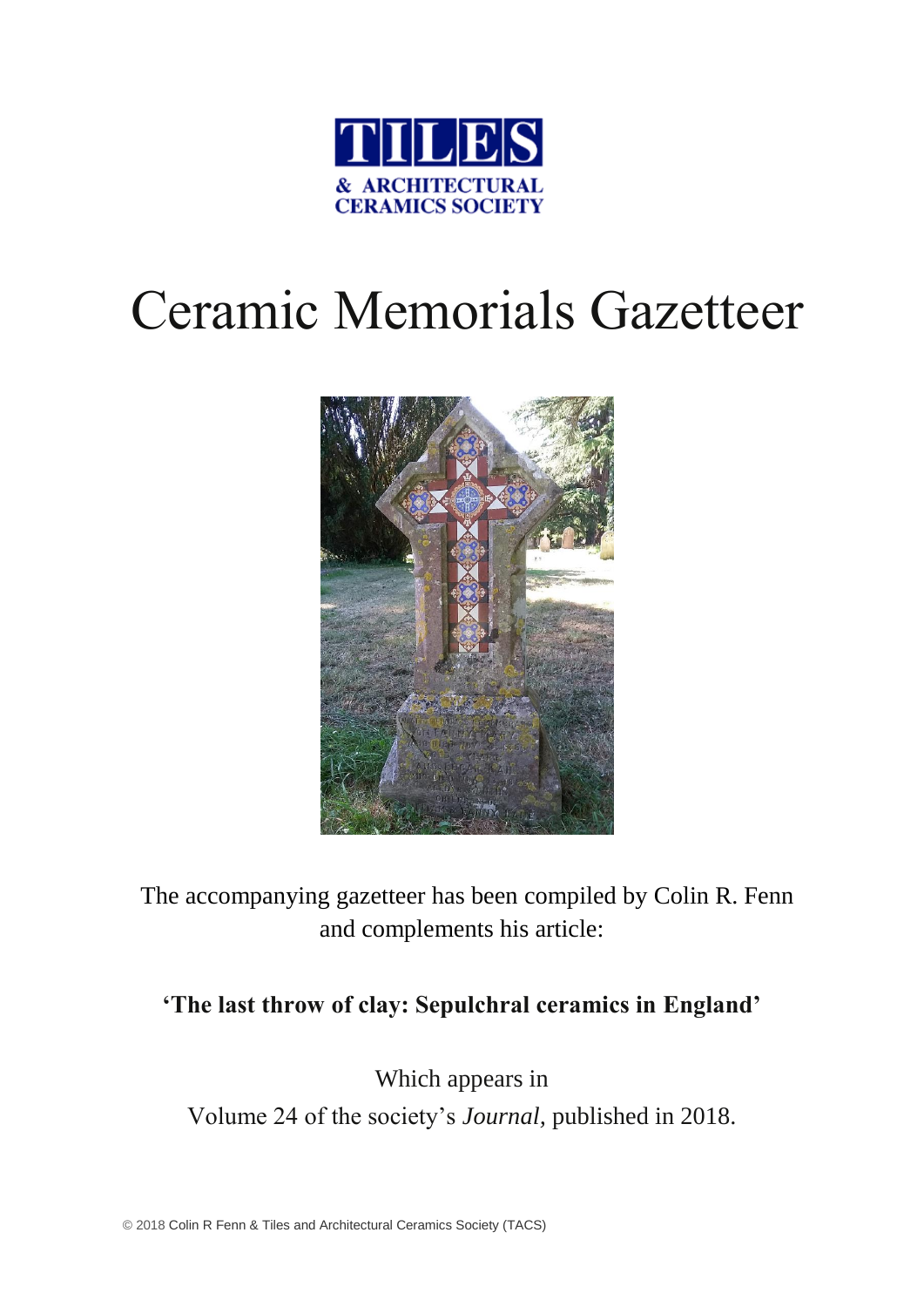### Ceramic Memorials Gazetteer v5 Colin R Fenn 30 Oct 2018

| ID             | Place                | What                                                                                                                                                                                                                                                                                                    | Circa        | Where                                                                                    |      | <b>TAC</b> | Verification or                                    | Ph  |
|----------------|----------------------|---------------------------------------------------------------------------------------------------------------------------------------------------------------------------------------------------------------------------------------------------------------------------------------------------------|--------------|------------------------------------------------------------------------------------------|------|------------|----------------------------------------------------|-----|
|                |                      |                                                                                                                                                                                                                                                                                                         | post-        |                                                                                          |      | S ref      | source                                             | oto |
| $\mathbf{1}$   | Adderbury            | Chest tomb and flaming urn of<br>Henry Woolston in Coade<br>stone                                                                                                                                                                                                                                       | 1808         | St Marys churchyard,<br>Adderburym<br>Cherwell,<br>Oxfordshire                           | Eng  |            | HE Grade II,<br>1200022                            |     |
| $\overline{2}$ | Aylesford            | Spong monument of pedestal<br>and urn in Coade stone                                                                                                                                                                                                                                                    | 1815         | St Peter & St Paul's<br>churchyard,<br>Aylesford, Kent                                   | Eng  |            | HE listing GII<br>179214                           |     |
| 3              | Daylseford           | Warren Hasting's monument,<br>square plinth & urn with<br>Vitruvian scroll in Coade                                                                                                                                                                                                                     | 1818         | <b>Besides St Peter</b><br>Church, Daylesford<br>nr Moreton in Marsh,<br>Gloucestershire | Eng  |            | HE listing Grade<br>$II^*$                         | Y   |
| 4              | Banff                | Duff House Mausoleum for<br>2 <sup>nd</sup> Earl of Fife, with Gothick<br>details, frieze of quatrefoil<br>panels and crocketed pinnacles<br>in Coade stone.                                                                                                                                            | 1790         | Wrack Woods, Banff,<br>Sandyhill Rd,<br>Aberdeenshire AB45<br>1FS                        | Scot |            | Historic<br>Scotland listed<br>Category A          |     |
| 5              | <b>Brighton</b>      | 1. Chest tomb with gadroons,<br>bay-leaf frieze, large vase &<br>putti to Anna Maria Crouch,<br>by Coade & Sealy, part<br>restored in composition stone<br>in S churchyard.<br>2. Octagonal piers with Coade<br>or terracotta panels on E steps<br>of burial vaults in Garden of<br>Rest by Amon Wilds. | 1840         | 1806 & Churchyard of St<br>Nicholas of Myra,<br>Dyke Rd, Brighton,<br><b>Sussex</b>      | Eng  |            | HE Grade II,<br>1380392<br>HE Grade II,<br>1380455 |     |
| 6              | <b>Brocklesby</b>    | Monument to Old Wyndham,<br>a dog buried under a Coade<br>stone pedestal & urn, with<br>lions heads, swags & scrolls                                                                                                                                                                                    |              | Brocklesby Park, W<br>Lindsey, Lincolnshire                                              | Eng  |            | HE Grade II<br>1165491                             |     |
| 7              | <b>Cannock Chase</b> | Monument to Admiral<br>Anson's pet cat, depicted<br>sitting on an urn and pedestal<br>with garlands and rams heads,<br>in Coade stone                                                                                                                                                                   | 1749         | Island in the grounds<br>of Shugborough Hall,<br>Cannock Chase,<br>Staffordshire         | Eng  |            | Alan Swale,<br><b>TACS</b>                         |     |
| 8              | Dovercourt           | Chest tomb in Portland stone<br>surmounted by Coade stone<br>vase finial                                                                                                                                                                                                                                | unk          | All Saints<br>churchyard,<br>Dovercourt,<br>Harwich, Essex                               | Eng  |            | HE Grade II,<br>1205136                            |     |
| 9              | London, Islington    | Henry Hunter obelisk &<br>chest tomb in Coade stone,<br>signed Coade & Sealy<br>Lambeth                                                                                                                                                                                                                 | 1801         | Middle enclosure of<br>Bunhill Fields,<br>Islington, London                              | Eng  |            | HE Grade II*,<br>1396523                           |     |
| 10             | London,<br>Lewisham  | 1. Sir John Call Bt MP<br>monument, pedestal, swags,<br>armorial bearings & obelisk<br>in Coade stone<br>2. William Chivers chest<br>tomb in Coade stone with<br>upturned torches & laurel<br>band with finger rolled<br>berries (and finger imprints)                                                  | 1801<br>1807 | Lee Old<br>Churchyard,<br>Lewisham, London                                               | Eng  |            | HE Grade II*<br>1391996<br>HE Grade II<br>503660   |     |

# Coade stone memorials found in burial grounds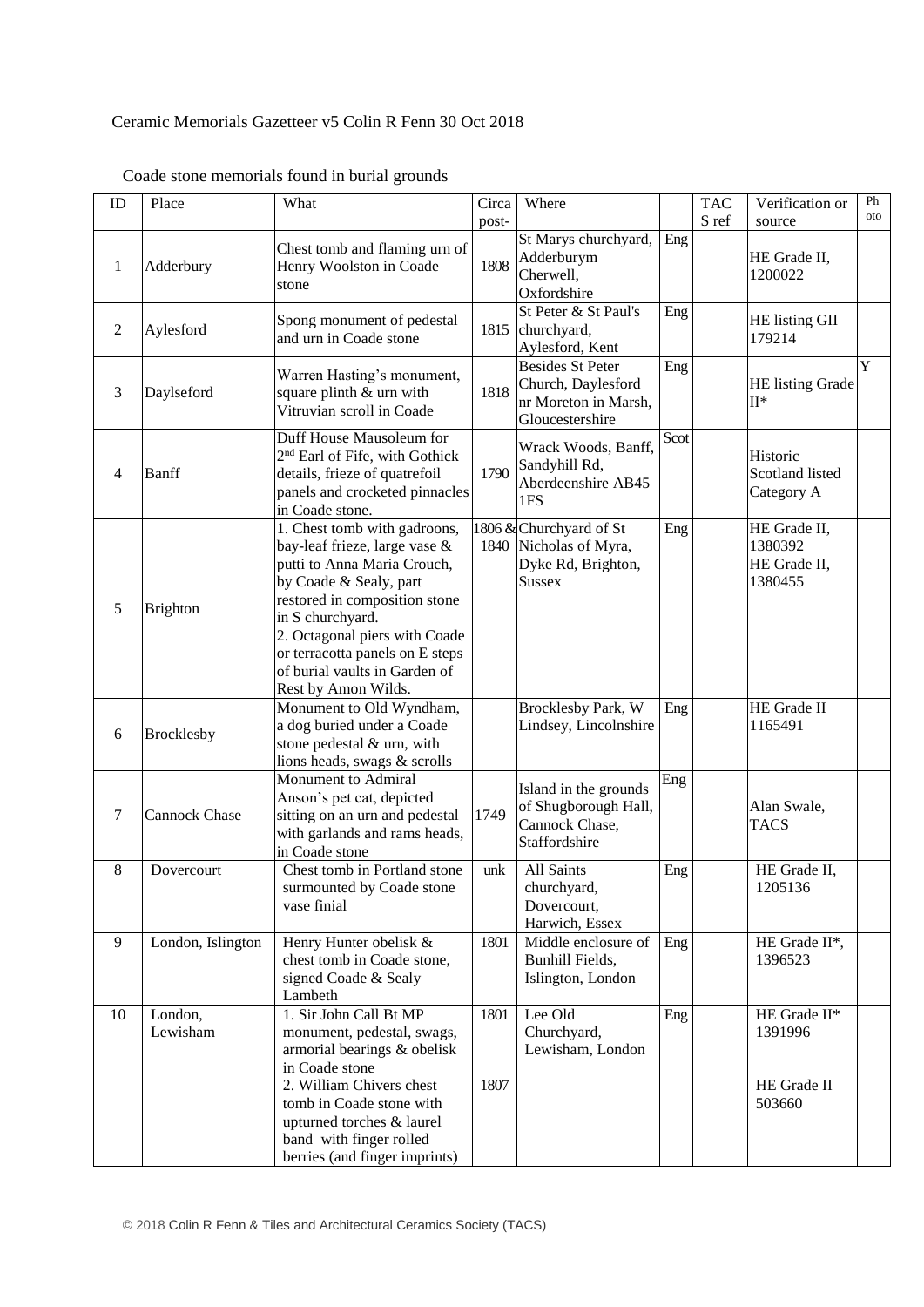| 12 | London, Putney      | Chest tomb of Harriet                                  |       | Putney Old Burial                       | Eng |       |                         |  |
|----|---------------------|--------------------------------------------------------|-------|-----------------------------------------|-----|-------|-------------------------|--|
|    |                     | Thomson in Coade stone                                 |       | Ground, St Mary's,                      |     |       |                         |  |
| 13 | London,             | 1. Lt. Col. William Boyce                              | 1808  | Putney<br>St Leonard's                  | Eng |       | HE Grade II,            |  |
|    | Streatham           | chest tomb by Coade &                                  |       | churchyard,                             |     |       | 1323731 'at             |  |
|    |                     | Seeley                                                 |       | Streatham, London                       |     |       | risk'                   |  |
|    |                     | 2. Joseph Hay armorial                                 | 1808  |                                         |     |       | HE Grade II,            |  |
|    |                     | pedestal tomb by Coade &                               |       |                                         |     |       | 1323732 'at             |  |
|    |                     | Seeley, urn missing                                    |       |                                         |     |       | risk'                   |  |
| 14 | London,             | 1. Coade stone chest                                   | 1808  | Museum of Garden                        | Eng | VG36- |                         |  |
|    | <b>LAMBETH</b>      | tomb and urn of the Sealy                              |       | History, St Mary's                      |     | 22    |                         |  |
|    |                     | family, including Coade's<br>partner John Sealy        |       | church, Lambeth,<br>London              |     |       |                         |  |
|    |                     | 2. Coade stone chest tomb of                           | 1817  |                                         |     |       |                         |  |
|    |                     | William Bligh with                                     |       |                                         |     |       |                         |  |
|    |                     | breadfruit ornament                                    |       |                                         |     |       |                         |  |
| 15 | London, Kensal      | 1. Artificial stone upper part                         | 1841  | Centre Avenue,                          | Eng |       | HE Grade II*,           |  |
|    | Green               | of the cenotaph of Sir                                 |       | Kensal Green                            |     |       | 1293515 at              |  |
|    |                     | William Casement by EM<br>Lander. Slowly decaying      |       | Cemetery, London                        |     |       | risk                    |  |
|    |                     | 2. Coade stone chest tomb of                           | 1842  |                                         |     |       | HE Grade II,            |  |
|    |                     | David Morris, with angle                               |       |                                         |     |       | 1389194                 |  |
|    |                     | pilasters, inscribed panels,                           |       |                                         |     |       |                         |  |
|    |                     | anthemion acroteria &                                  |       |                                         |     |       |                         |  |
|    |                     | antefixes; surmounted by                               |       |                                         |     |       |                         |  |
|    |                     | gadrooned flaming urn                                  |       |                                         |     |       |                         |  |
| 16 | London, Stoke       | Gothic chest tomb for                                  | 1833/ | Abney Park                              | Eng |       | HE Grade II             |  |
|    | Newington           | Samuel Robinson in Coade.                              | 1901  | Cemetery, Stoke                         |     |       | 464049                  |  |
|    |                     | Arcaded sides and quatrefoil                           |       | Newington, London                       |     |       |                         |  |
|    |                     | ends, in memory of an<br>architect who worked at       |       |                                         |     |       |                         |  |
|    |                     | Coade's factory. eRemoved                              |       |                                         |     |       |                         |  |
|    |                     | to cemetery from the                                   |       |                                         |     |       |                         |  |
|    |                     | <b>Widows' Retreat</b>                                 |       |                                         |     |       |                         |  |
|    |                     | Almshouses in Hackney in                               |       |                                         |     |       |                         |  |
|    |                     | 1901                                                   |       |                                         |     |       |                         |  |
| 17 | London,<br>Woodford | 1. Neo-classical monument                              | 1784  | St Mary's                               | Eng |       | HE Grade II<br>1081033  |  |
|    |                     | to Edward Keepe by Samuel<br>Robinson in Coade stone.  |       | churchyard, High<br>Rd Woodford E18,    |     |       |                         |  |
|    |                     | Large square plinth with                               |       | Redbridge London                        |     |       |                         |  |
|    |                     | circular inscribed panels,                             |       |                                         |     |       |                         |  |
|    |                     | frieze with delicate swags                             |       |                                         |     |       |                         |  |
|    |                     | and crowning urn of elegant                            |       |                                         |     |       |                         |  |
|    |                     | outline. Corner angels<br>missing. Design exhibited at |       |                                         |     |       |                         |  |
|    |                     | Royal Academy in 1784.                                 |       |                                         |     |       |                         |  |
|    |                     | 2. Sarcophagus on                                      | 1812  |                                         | Eng |       | HE Grade II             |  |
|    |                     | rectangular plinths. Signed                            |       |                                         |     |       | 204824                  |  |
|    |                     | and dated Coade and Sealy                              |       |                                         |     |       |                         |  |
|    |                     | 1812. Michalangelesque                                 |       |                                         |     |       |                         |  |
| 19 |                     | design on lion's paw feet                              |       |                                         |     |       | HE Grade II.            |  |
|    | Tunbridge Wells     | William Nesbitt pedestal<br>with swags & inverted      | 1807  | St Mary the Virgin,<br>Speldhurst Hill, | Eng |       | 1241414                 |  |
|    |                     | torches, surmounted by a                               |       | Tunbridge Wells,                        |     |       |                         |  |
|    |                     | flaming lamp with fluted                               |       | Kent                                    |     |       |                         |  |
|    |                     | base and flames, in Coade                              |       |                                         |     |       |                         |  |
|    |                     | stone                                                  |       |                                         |     |       |                         |  |
| 20 | Gt Amwell, Ware     | Mylne Mausoleaum, brick &<br>York stone rectangular    | 1800  | St Johns<br>churchyard, Gt              | Eng |       | HE Grade II,<br>1078745 |  |
|    |                     |                                                        |       |                                         |     |       |                         |  |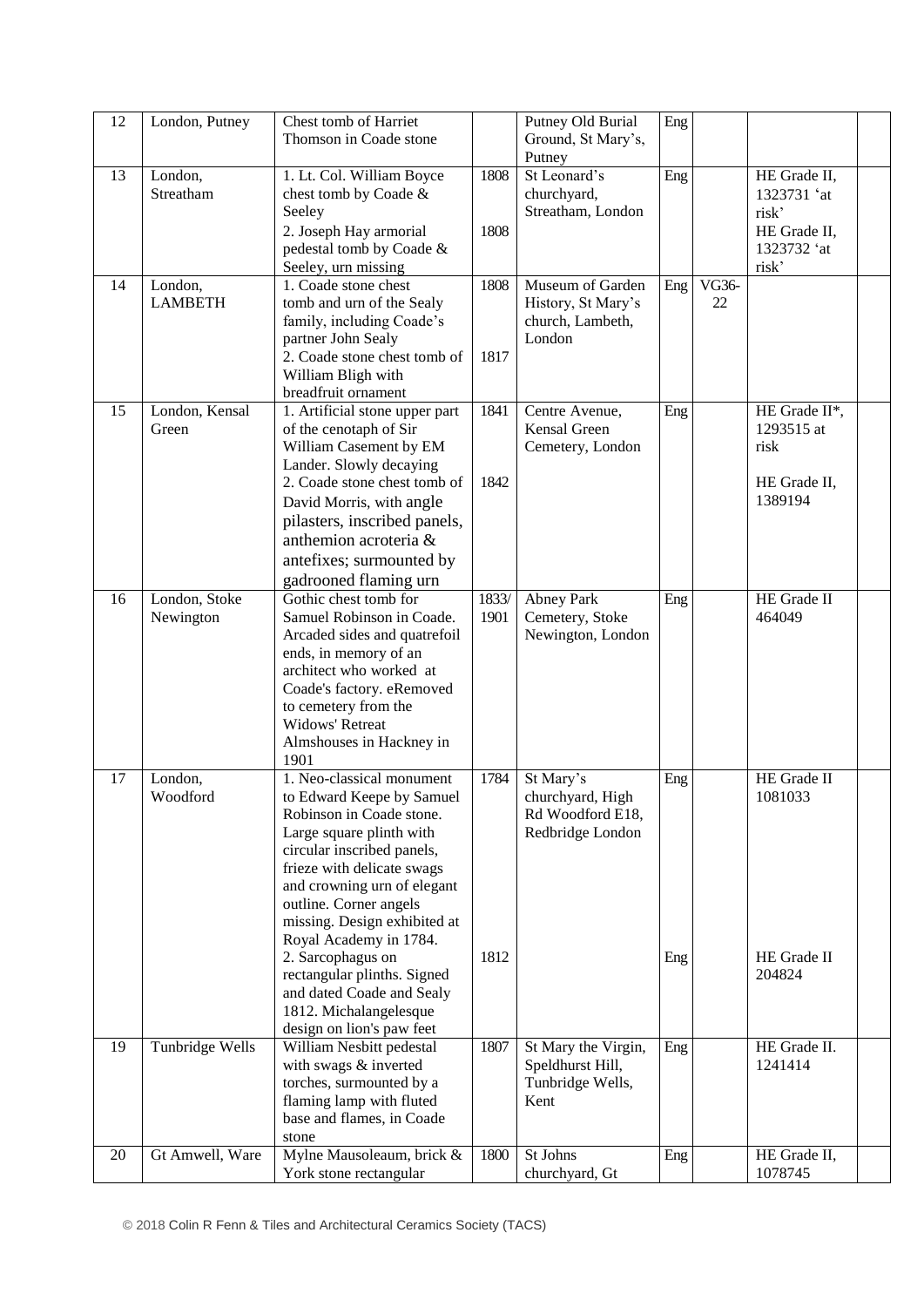|  | building topped by pedestal | Amwell, Ware, |  |  |
|--|-----------------------------|---------------|--|--|
|  | & fluted stone urn on top.  | Hertfordshire |  |  |
|  | Coade stone circular plaque |               |  |  |
|  | of a mourner on W side of   |               |  |  |
|  | pedestal                    |               |  |  |

See also Coade in *A biographical dictionary of sculptors in Britain, 1660-1851*

# Art pottery, terracotta, faience, tiles and other ceramics found in burial grounds

| ID | Place                  | What                                                                                                                                                                                                                                                                                                                                                                                                                    | post-                         | Circa Where                                                                          |     |                                  | TACS Source<br>ID / ref description                         | / Phot<br>O. |
|----|------------------------|-------------------------------------------------------------------------------------------------------------------------------------------------------------------------------------------------------------------------------------------------------------------------------------------------------------------------------------------------------------------------------------------------------------------------|-------------------------------|--------------------------------------------------------------------------------------|-----|----------------------------------|-------------------------------------------------------------|--------------|
|    | Aberford               | Tomb of William Joseph<br>Vavasour inset with<br>colourful encaustic tiles<br>including some armorials                                                                                                                                                                                                                                                                                                                  | 1860                          | <b>St Leonard RC</b><br>Chapel churchyard,<br>Hazlewood Castle<br>Hotel, N Yorks     | Eng |                                  | <b>TACS</b> Gazetteer                                       | Y            |
|    | Adlestrop              | Buff terracotta cross & nimbus<br>headstone by Grimsley, name<br>plaque missing                                                                                                                                                                                                                                                                                                                                         | Late                          | St Mary Magdalene<br>churchyard,<br>C19th Adlestrop, Moreton in<br>Marsh, Gloucester | Eng |                                  | HE listing Grade<br>II* 1341100<br>(church)                 | Y            |
|    | <b>BARNET</b>          | Glenesk Mausoleum, 1899.<br>Gothic limestone chapel by<br>Arthur Blomfield with fine tile<br>& mosaic floor & reredos                                                                                                                                                                                                                                                                                                   | 1899                          | E Finchley Cemetery,<br>N <sub>2</sub> . London                                      | Eng | 189<br>$\underline{\mathbf{VO}}$ | <b>TACS</b> Gazetteer<br>HE Grade II<br>1064757             |              |
|    | <b>BATH</b>            | Eyre family mortuary chapel<br>(architect C. F. Hansom),<br>Gothic porch & chapel with<br>pavement tiles by Minton in<br>Eyre armorial patterns.<br>Attributed to William Hill of<br>Leeds. Also intact ceramic<br>immortelle in basement loculus                                                                                                                                                                       | 1861-<br>63                   | Perrymead R. C.<br>Cemetery, Pope's<br>Walk, Bath, Somerset                          | Eng | 237<br><b>VG27</b>               | M&MT<br>Newsletter March<br>2005<br>HE Grade II*<br>1406474 | Y            |
|    | Beamish                | 10 approx. cream fireclay<br>hearts with stamped lettering on 1907-<br>pale or brown 'tree trunks',<br>mostly marking infant graves                                                                                                                                                                                                                                                                                     | 19                            | West Pelton St Paul<br>churchyard, Co<br>Durham                                      | Eng |                                  | http://www.findag<br>rave.com                               |              |
|    | <b>Bishop Auckland</b> | 4 cream fireclay hearts with<br>stamped lettering on adult<br>graves                                                                                                                                                                                                                                                                                                                                                    | 1905-<br>15                   | <b>St Andrew New</b><br>churchyard, Bishop<br>Auckland, Co<br>Durham                 | Eng |                                  | http://www.findag<br>rave.com                               |              |
|    |                        | 1. Headstone capped with a<br>cross on gabled base in one-<br>piece pale white glazed fireclay<br>for William Pletts<br>2. 2 tall rounded headstones in<br>buff fireclay with trefoil $&$<br>pilasters with red glazed floral<br>decoration & broad base &<br>stamped lettering. One for<br>Hannah Douglass, the other,<br>fallen, to Hannah Wilson with<br>white panel for inscription<br>3. 15 or more cream fireclay | 1889<br>1892<br>&<br>1897     | <b>Bishop Auckland</b><br>town cemetery, Co<br>Durham                                |     |                                  |                                                             |              |
|    |                        | hearts with stamped lettering on<br>adult graves, some in family<br>groups, frequently with 4 lines<br>of rhymes<br>4. 2 low cream earthenware<br>glazed plaques in the form of<br>rustic wooden plaques mounted 1920                                                                                                                                                                                                   | 1894-<br>1938<br>1916<br>$\&$ |                                                                                      |     |                                  |                                                             |              |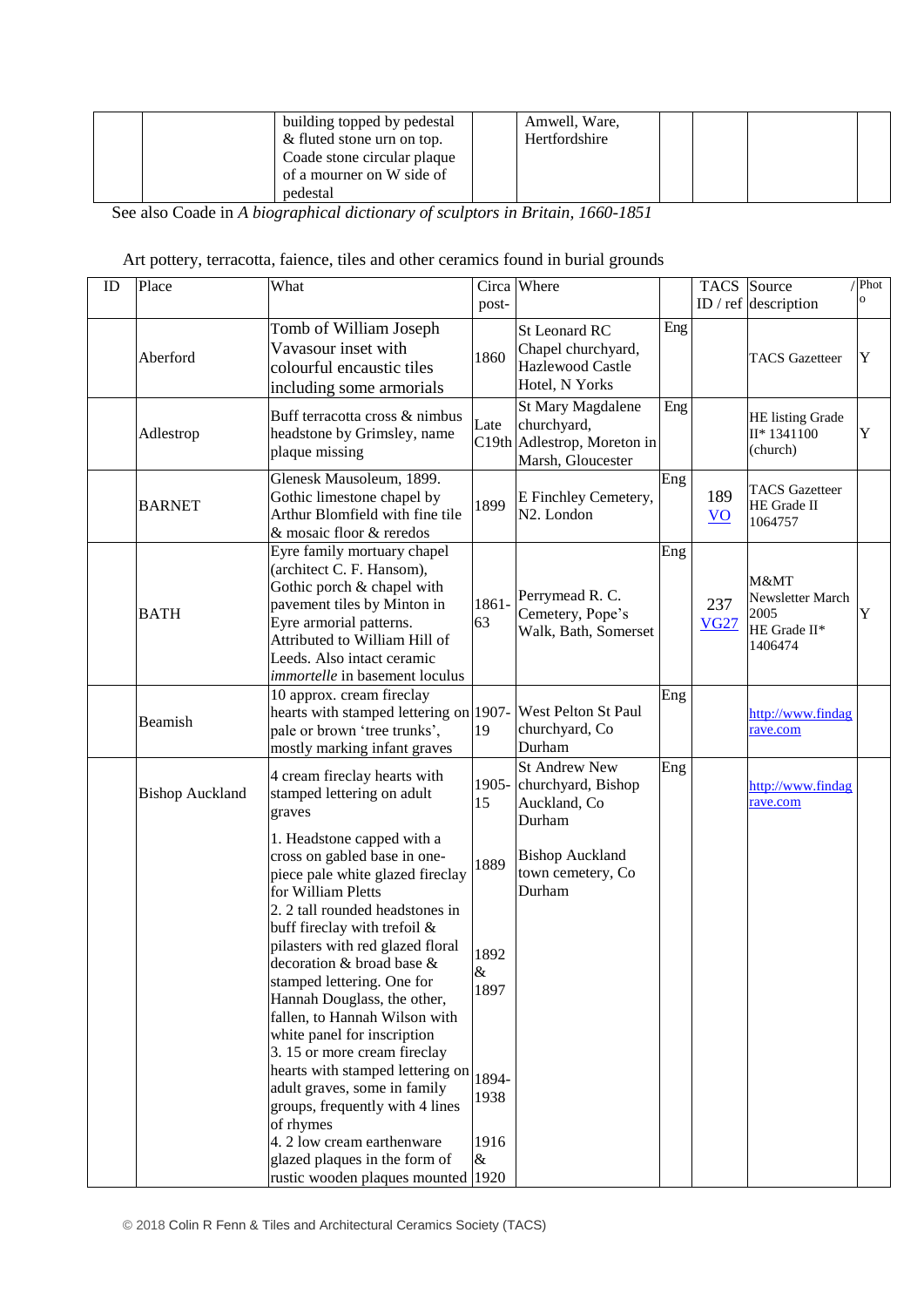|                                           | on ceramic 'tree stumps' for<br>George Watson & for Thomas<br>& Mary Henry                                                                                                                        |                     |                                                       |     |                                                                    |        |
|-------------------------------------------|---------------------------------------------------------------------------------------------------------------------------------------------------------------------------------------------------|---------------------|-------------------------------------------------------|-----|--------------------------------------------------------------------|--------|
| Bishop Auckland,<br>Escomb                | 1. Terracotta headstone and<br>kerbs. Damaged: broken & laid<br>flat<br>2. 10 approx cream fireclay                                                                                               |                     | Escomb cemetery,<br>Bishop Auckland, Co.<br>Durham    | Eng | EH/HE Caring for<br>Historic<br>graveyards                         | Y      |
|                                           | hearts on stumps with stamped<br>lettering often with lengthy<br>stamped lettering on adult<br>graves, many chipped                                                                               | 1908-<br>38         | By perimeter walls                                    | Eng | http://www.findag<br>rave.com                                      | Y      |
|                                           | 3. Low white earthenware<br>glazed plaque for Elizabeth<br>Graham & her children, lengthy<br>stamped inscription, chipped                                                                         | 1898                | By perimeter walls                                    |     |                                                                    | Y      |
|                                           | 4. 2 low cream earthenware<br>glazed plaques in the form of<br>rustic wooden plaques mounted<br>on ceramic 'tree stumps' for<br>Mary Montgomery & for John<br>Shield                              | 1918<br>&<br>1935   | By perimeter walls                                    |     |                                                                    | Y      |
|                                           | 5. Tall buff pillar with draped<br>urn and white glazed panels<br>cream glazed plaques with<br>lengthy stamped inscription for<br>Robert Lee, killed in 'Etherley<br>George Pit'                  | 1903                |                                                       |     |                                                                    | Y      |
|                                           | 1. Fluted buttressed headstone<br>in creamy white glazed fireclay,<br>with concrete base & stamped<br>lettering<br>2. Buff fireclay headstone with                                                | 1940                | West Auckland                                         |     |                                                                    | Y      |
|                                           | deep trefoil design and pilasters<br>for William Iveson, stamped<br>lettering on raised white<br>glazing, 'Erected by the<br>workforce of West Auckland<br>Colliery'. Damaged, snapped in<br>half | 1897                |                                                       |     |                                                                    | Y      |
|                                           | 3. Terrazzo composite frame<br>around marble inscribed panel<br>to Norman Stout. Private war<br>grave                                                                                             | 1943                | Section D Row B<br>Grave 31                           |     |                                                                    | Y      |
| Bishop Auckland,<br>Staindrop             | 1. White fireclay heart for<br>Reuben Brown, died 'by<br>accident West Tees Colliery.'<br>Surface chipped & delaminated                                                                           | 1941                | Staindrop cemetery,<br>Co Durham                      |     |                                                                    | Y      |
| Bishop Auckland,<br>Romaldkirk            | 1. Four cream & white fireclay<br>hearts with brown stumps &<br>stamped lettering<br>2. Cream rustic plaque with<br>stump to Alice Cookson                                                        | 1900-<br>28<br>1916 | Romaldkirk<br>cemetery, Co Durham                     |     |                                                                    | Y<br>Y |
| Bishop Auckland,<br><b>Barnard Castle</b> | White fireclay heart for Arthur<br>Ashmore, on brown stump with 1914<br>stamped lettering                                                                                                         |                     | Victoria Rd cemetery,<br>Barnard Castle, Co<br>Durham |     |                                                                    | Y      |
|                                           | Low headstone for a dog in<br>family's pet cemetery, in<br>fireclay                                                                                                                               |                     | Eggleston Hall,<br>Barnard Castle, Co<br>Durham       | Eng | Jan Toms, Animal<br>graves and<br>memorials, Shire<br><b>Books</b> |        |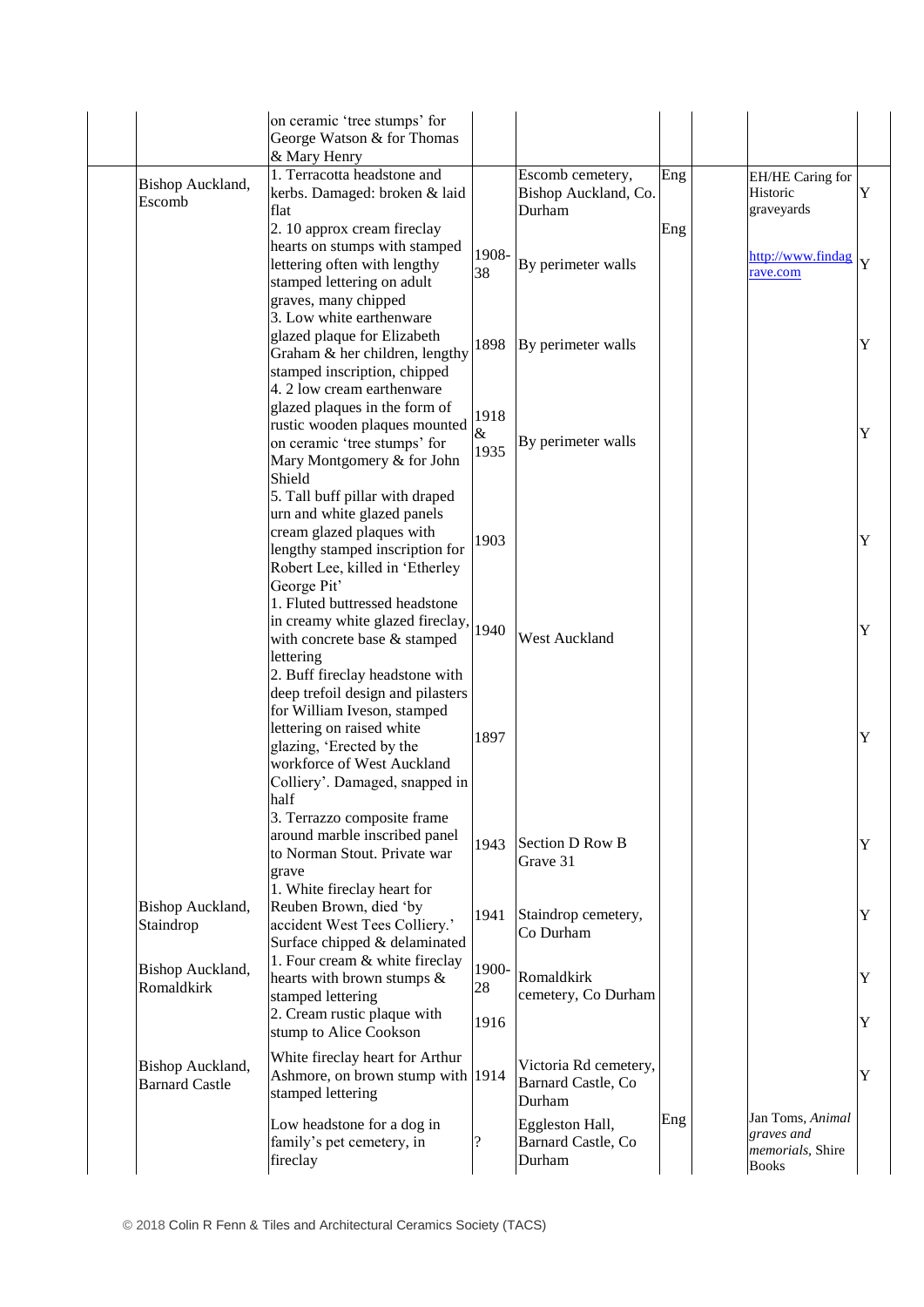| Bookham           | Cross and nimbus in Compton<br>terracotta for Fanny Woodward                                                                                                                         |                                          | <b>St Nicolas</b><br>1900s churchyard, Gt<br>Bookham, Surrey     | Eng |                        | www.martin-<br>nicholson.info/ce<br>metery/cemeteryb<br>ookham.htm                                |        |
|-------------------|--------------------------------------------------------------------------------------------------------------------------------------------------------------------------------------|------------------------------------------|------------------------------------------------------------------|-----|------------------------|---------------------------------------------------------------------------------------------------|--------|
| <b>BRADFORD</b>   | Monument for Wilson family<br>of Manningham. 16 small tiles<br>set in gabled & buttressed<br>Gothic pyramidal spire.                                                                 | Prob<br>1860s<br>First<br>burial<br>1838 | <b>Undercliffe Cemetery</b><br>W Yorks                           | Eng | 588<br>$\overline{VQ}$ | <b>TACS 2000</b>                                                                                  |        |
| <b>Bristol</b>    | 1.3 ceramic <i>immortelles</i><br>preserved and stored in<br>cemetery offices<br>2. 3 kerbsets in cream Grantex,<br>part-overgrown                                                   | Early<br>C19th<br>Mid<br>C20th           | Arnos Vale cemetery,<br>Bath Rd, Brislington,<br><b>BS4 3EW</b>  |     |                        |                                                                                                   | Y<br>Y |
| <b>Broxbourne</b> | 1. Lydia Barnett rockery<br>tabernacle in brown Pulhamite,<br>with a cast name panel $& Bible$   1898<br>open at Psalm 119 & Song of<br>Solomon 2:17<br>2. Stone headstone of Hannah |                                          | Churchyard of St<br>Augustine,<br>Broxbourne,<br>hertfordshire   | Eng |                        |                                                                                                   | Y      |
|                   | & James Pulham I, with kerbset 1873<br>in Pulham terracotta<br>3. Pulhamite Rock of Ages &<br>terracotta kerbs to Harry                                                              |                                          |                                                                  |     |                        |                                                                                                   | Y      |
|                   | Pulham. Damaged, with cross<br>missing from Rock<br>4. Tall cross & pedestal of                                                                                                      | 1901                                     |                                                                  |     |                        |                                                                                                   | Y      |
|                   | James Pulham II in terracotta,<br>monogrammed 'JP'<br>5. Headstone with pierced cross                                                                                                | 1920                                     |                                                                  |     |                        |                                                                                                   | Y      |
|                   | of Elizabeth May in buff<br>terracotta<br>6. Gabled Gothic headstone of                                                                                                              | 1880s<br>1903                            |                                                                  |     |                        |                                                                                                   | Y      |
|                   | Reuben Scott in buff terracotta<br>7. Also broken cream & brown<br>terracotta headstones, for Axtel                                                                                  | $-22$                                    |                                                                  |     |                        |                                                                                                   | Y<br>Y |
| <b>Buckley</b>    | & Faithfull families<br>1. Memorial to Mary Hannah<br>Khron, red glazed earthenware<br>pedestal & crocketed spire,<br>with lengthy inscription                                       | 1876                                     | <b>Buckley St Matthews</b><br>churchyard, nr Mold,<br>Flintshire | Wal |                        | A-Z of Curious<br>Flintshire, by<br>David Rowe, the<br><b>Buckley Society</b><br>&<br>Clwyd-Powys |        |
|                   | 2. Memorial to Elizabeth Price,<br>single block of fired clay, from $ 1828\rangle$<br><b>Buckley</b> potteries                                                                       |                                          |                                                                  |     |                        | Archaeological<br>Trust<br>www.cpat.org.uk/<br>projects/longer/bu<br>ckley/cpat1246.pd            |        |
| Cockfield         | 17 fireclay monuments by N<br>Bitchburn Coal Co and by<br>William Allison & Sons of<br><b>Bishop Auckland</b>                                                                        | S                                        | Varie Cockfield, Co<br>Durham                                    | Eng |                        | Web:<br>news.rootsweb.co<br>m/th/read/NORTH<br>UMBRIA/2005-<br>04/1112798014                      |        |
| Compton           | 70+ memorials from Mary<br>Watts' Compton Pottery Art<br>Guild, including 3 listed GII:<br>Watts cloister; Sturgis; &                                                                | $1901 -$<br>2016                         | Compton, Guildford,<br>Surrey                                    | Eng |                        | HE Listing GII<br>1188385,<br>1029542<br>1029543,                                                 | Y      |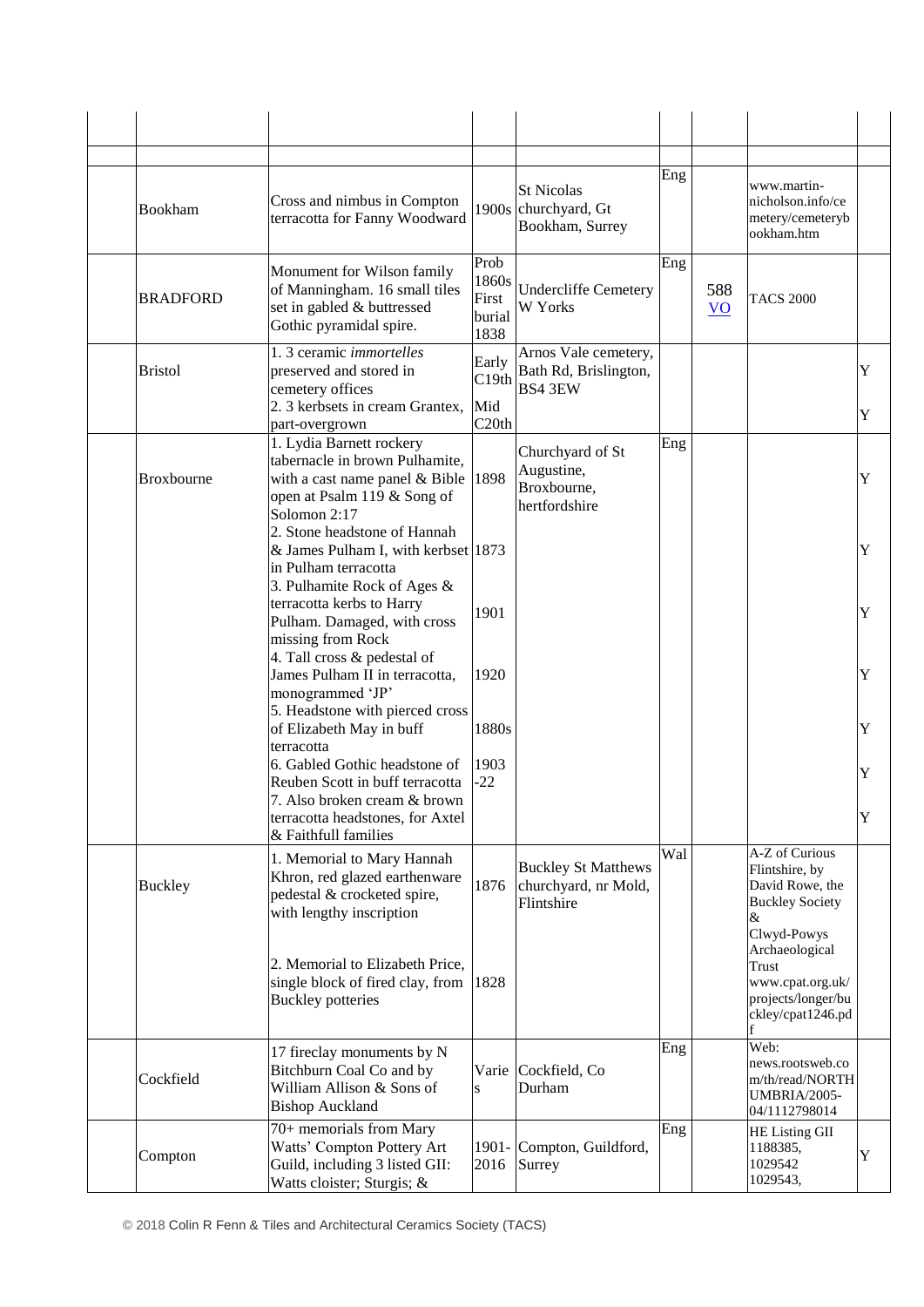|                                     | Gillett tombs. Mostly orange                                                                                                                                                                                                                                                                                                                                                                                        |                                            |                                                                                                                               |     |                          | HE Parks &                                                    |        |
|-------------------------------------|---------------------------------------------------------------------------------------------------------------------------------------------------------------------------------------------------------------------------------------------------------------------------------------------------------------------------------------------------------------------------------------------------------------------|--------------------------------------------|-------------------------------------------------------------------------------------------------------------------------------|-----|--------------------------|---------------------------------------------------------------|--------|
|                                     | terracotta, with some white clay<br>and polychrome plaques in the<br>cloister, designs range from<br>stock kerbsets through Celtic                                                                                                                                                                                                                                                                                  |                                            |                                                                                                                               |     |                          | Gardens GII*<br>1417498,<br>Guildford<br><b>NADFAS</b> survey |        |
|                                     | whorls on low headstones to<br>classical & art nouveau<br>sculptural relief.                                                                                                                                                                                                                                                                                                                                        |                                            |                                                                                                                               |     |                          | 2012                                                          |        |
| Coxwold                             | Terracotta headstone to<br>Michael Stratton of TACS by<br>Ptolomy Dean, made by Shaws<br>of Darwen                                                                                                                                                                                                                                                                                                                  | 2002                                       | St Michael's church,<br>Coxwold, Yorkshire                                                                                    | Eng |                          | TACS gazetteer<br>Yorkshire                                   |        |
| <b>DERBY</b>                        | Pugin tile on gravestone of<br>Francis Crossley, by Minton                                                                                                                                                                                                                                                                                                                                                          | 1866                                       | <b>Uttoxeter New Road</b><br>Cemetery, Derbyshire                                                                             | Eng | 1429<br>$\underline{VO}$ | <b>TACS 2010</b>                                              |        |
| Durham                              | 1. Cream fireclay heart of<br>Isabella Richardson on stump                                                                                                                                                                                                                                                                                                                                                          | 1929                                       | Stockton Rd<br>cemetery, Durham                                                                                               | Eng |                          | Durham well-<br>recorded on Web:<br>findagrave.com            |        |
| Durham,<br>Spennymore               | 2. Cream fireclay heart of<br>Martha Webster on stump<br>1. John William Anderson<br>memorial, cream fireclay heart<br>on stump with stamped<br>inscription<br>2. Atkinson memorial, cream<br>fireclay heart with stamped<br>inscription                                                                                                                                                                            | 1927<br>1905<br>1915                       | Spennymore<br>cemetery, Chester le<br>Street, Co Durham                                                                       | Eng |                          | David Francis<br>correspondence                               | Y<br>Y |
| Durham, Cassop-<br>cum-Quarrington  | 1. Four white fireclay hearts<br>often with lengthy stamped<br>lettering                                                                                                                                                                                                                                                                                                                                            | 15                                         | St Paul churchyard,<br>1912- Cassop-cum-<br>Quarrington, Co<br>Durham                                                         |     |                          | Findagrave.com                                                |        |
| Durham, Chester le<br><b>Street</b> | 1. 6+ white fireclay hearts on<br>stumps, often with lengthy<br>stamped lettering on adult and<br>child graves                                                                                                                                                                                                                                                                                                      | 1904-<br>1913                              | Ropery Lane<br>cemetery, Chester le<br>Street, Co Durham                                                                      |     |                          | Findagrave.com                                                |        |
| Durham, Crook                       | 1. Ribbed square headstone and<br>kerbs in ebony Grantex with<br>gold lettering, of Thomas<br>Litherland & 4 sons<br>1. More than 30 white and<br>cream fireclay hearts on high<br>and low stumps, marking<br>children, adults & individual<br>family members, incl Sydney<br>Nellist, killed in colliery age 16<br>2. 2 rustic plinths in pale<br>fireclay to child William<br>Westgarth & adult Janet<br>Lonsdale | 1943<br>1905-<br>22<br><b>Both</b><br>1916 | Christchurch<br>churchyard, Lumley,<br>Chester le Street, Co<br>Durham<br><b>St Thomas</b><br>churchyard, Crook,<br>Co Durham |     |                          | Findagrave.com                                                |        |
| Durham, Dipton                      | 1.4 cream & white fireclay<br>hearts with stamped lettering on 1920<br>stumps                                                                                                                                                                                                                                                                                                                                       |                                            | By wall of St John,<br>Dipton, Chester le<br>Street, Co Durham                                                                |     |                          | Findagrave.com                                                |        |
| Durham, East<br>Murton              | 1. Ribbed square memorial in<br>ebony Grantex with gold<br>lettering, of John & Lavinia<br>Hunter                                                                                                                                                                                                                                                                                                                   | 1963                                       | <b>Holy Trinity</b><br>cemetery, East<br>Murton, Co Durham                                                                    |     |                          | Findagrave.com                                                |        |
| Durham, Ferryhill                   | 1.50 or more cream-white<br>fireclay hearts on stumps with<br>stamped inscriptions & plot<br>numbers, for adults & children.<br>Some chipped and damaged                                                                                                                                                                                                                                                            | 40                                         | 1906- Duncombe Cemetery,<br>Ferryhill, Co Durham                                                                              |     |                          | Findagrave.com                                                |        |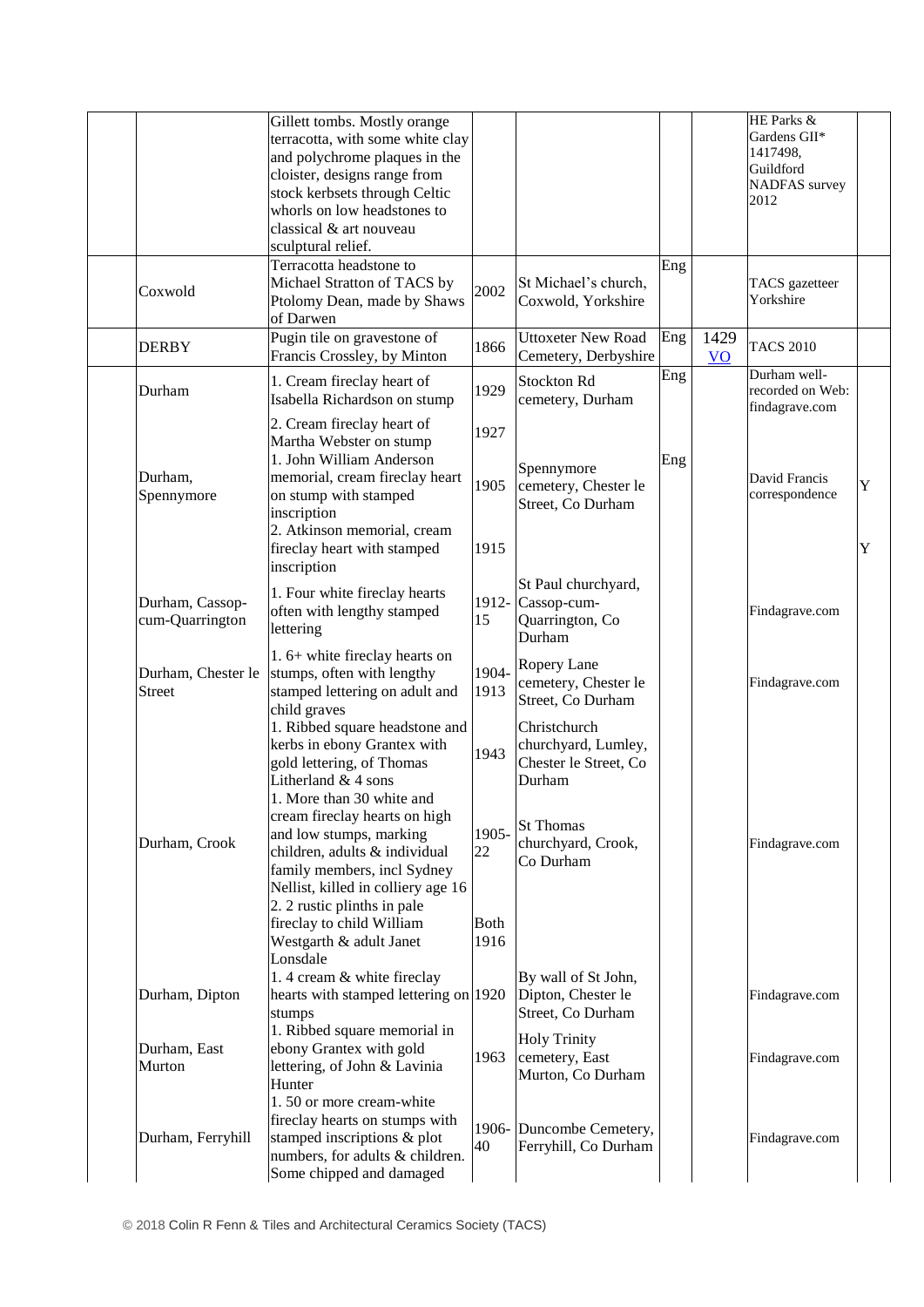|                         | glazing. Includes private war<br>grave of George Stobbart, 1915<br>2. Two arched & curved<br>headstones in cream glazed<br>earthenware with plain raised                         | 1905<br>$\&$  |                                                                   |                |
|-------------------------|----------------------------------------------------------------------------------------------------------------------------------------------------------------------------------|---------------|-------------------------------------------------------------------|----------------|
| Durham,<br>Hamsterley   | curved edging & buff base for<br>Dobson & Turner<br>1. White fireclay heart with<br>stamped inscription to Adam<br>Robson, 'killed at Hamsterley                                 | 1920<br>1911  | Christ Church,<br>Hamsterley, Low<br>Westwood, Co                 | Findagrave.com |
|                         | colliery, aged 18'<br>1. White fireclay heart with<br>stamped inscription to infant<br>Doris Sewell                                                                              | 1910          | Durham<br>St James, Hamsterley,<br>Low Westwood, Co<br>Durham     | Findagrave.com |
| Durham,<br>Kimblesworth | 1. Low headstone for Thomas<br>Wardle in ebony Grantex on<br>concrete, chipped, supporting<br>side columns missing.<br>1. Low headstone & kerbset for                            | 1956          | St Philip & St James<br>churchyard,<br>Kimblesworth, Co<br>Durham | Findagrave.com |
| Durham, Murton          | William Walton in ebony<br>Grantex, 'killed (Murton<br>Colly)'<br>2. Bowed, fluted headstone &                                                                                   | 1942          | Murton cemetery, Co<br>Durham                                     | Findagrave.com |
|                         | kerbset for Edward Elliot in<br>ebony Grantex, who 'lost his<br>life at Murton Colliery'.<br>Headstone laid flat.<br>1. Low headstone to Thomas<br>Bates, 'killed at South Pelaw | 1942          |                                                                   |                |
| Durham, Pelton          | Colliery' in ebony Grantex with<br>silver lettering, central section<br>supported by square floral<br>pillars. Chipped & missing its<br>kerbs                                    | 1986          | <b>Holy Trinity</b><br>cemetery, Pelton, Co<br>Durham             | Findagrave.com |
| Durham, Trimdon         | 1. White fireclay heart on<br>stump with stamped incriptions<br>for John Porrit, 11, 'drowned at<br>Trimdon Grange'                                                              | 1931          | <b>Trimdon Grange</b><br>cemetery, Co Durham                      | Findagrave.com |
| Durham, Stanhope        | 1.8 or more cream or white<br>fireclay hearts with stamped<br>inscription, most with a 4-line<br>rhyming epitaph                                                                 | 1901-<br>26   | <b>Stanhope Chapel</b><br>Street cemetery, Co<br>Durham           | Findagrave.com |
|                         | 2. 2 cream or white fireclay<br>hearts with stamped inscription,<br>the older spalled<br>1.17 cream or white fireclay                                                            | 1906-<br>21   | Eastgate churchyard,<br>Rookhope, Co<br>Durham                    |                |
| Durham, Tudhoe          | hearts, two with forked tree<br>stump pillars, with stamped<br>inscriptions                                                                                                      | 1905<br>$-23$ | <b>St Charles RC</b><br>churchyard, Tudhoe,<br>Co Durham          | Findagrave.com |
|                         | 2. Low cream rustic fireclay<br>plaque on stump for Bridget<br>Moran<br>1. Ebony Grantex headstone                                                                               | 1915          |                                                                   |                |
| Durham, Ushaw<br>Moor   | with floral pillars & kerbset in<br>with gold lettering, to John<br>Forster                                                                                                      | 1955          | <b>Ushaw Moor</b><br>cemetery, Co Durham                          | Findagrave.com |
|                         | 2 Low scroll in ebony Grantex<br>with gold lettering, to Mary<br>Crooks with matching square<br>vase                                                                             | 1948          |                                                                   |                |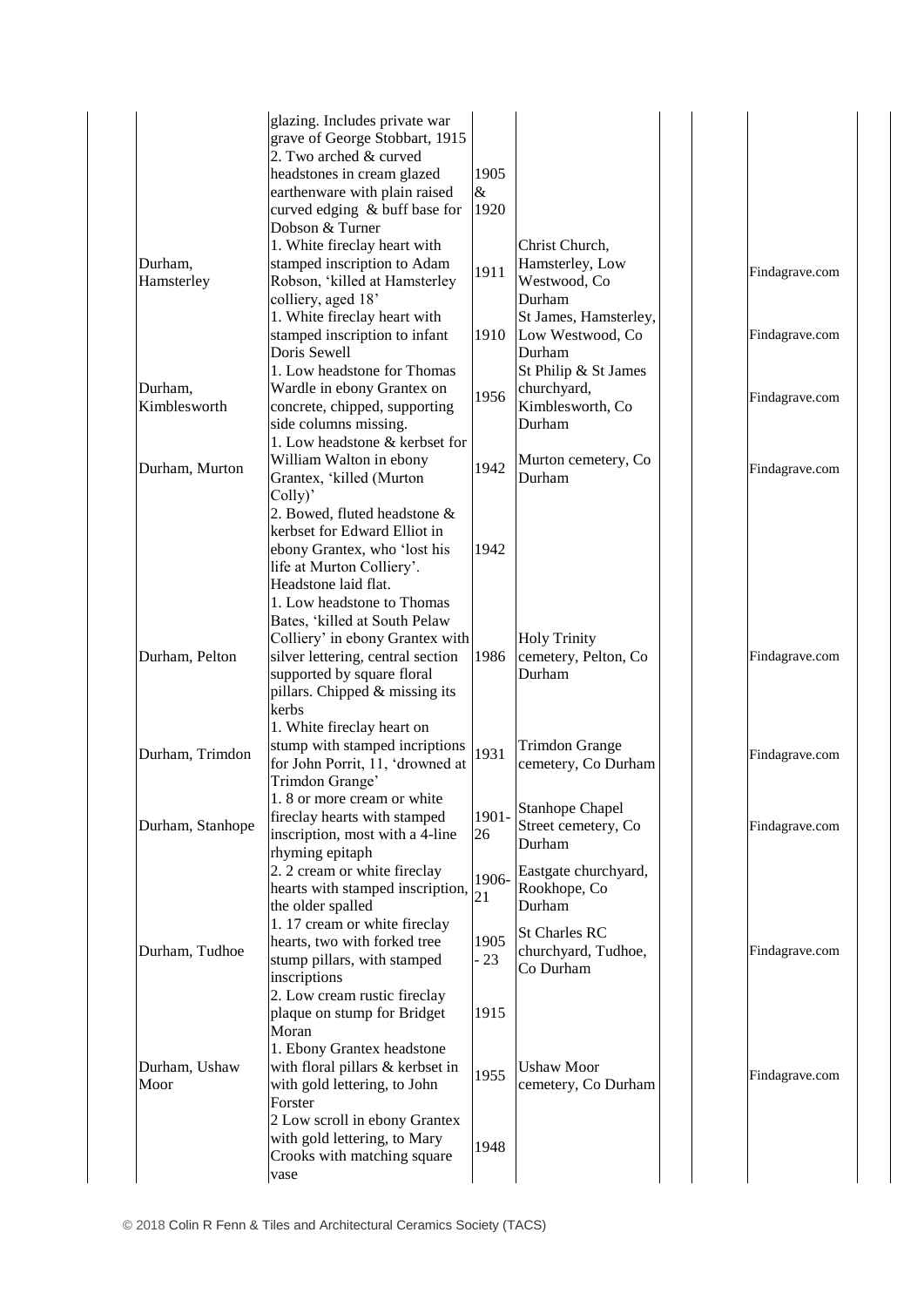|                            | 3. White fireclay heart with<br>stamped inscriptions for Isabel<br>Cockburm. Surface badly<br>spalled.                        | 1942        |                                                            |     |                               |
|----------------------------|-------------------------------------------------------------------------------------------------------------------------------|-------------|------------------------------------------------------------|-----|-------------------------------|
| Durham, Croxdale           | 1. Ebony Grantex square pot<br>memorial with gold lettering to<br>John & Margaret Thompson<br>2. Cream fireclay heart with    | 1947        | Hett Lane Cemetery,<br>Croxdale, Co Durham                 |     | Findagrave.com                |
|                            | stamped inscription to child<br>Harriet Ward                                                                                  | 1920        |                                                            |     |                               |
| Durham, Lanchester         | Number of monuments<br>identified as fireclay                                                                                 | Unk         | Lanchester<br>churchyard, Co<br>Durham                     | Eng | Web: rootsweb                 |
| Durham, Leadgate           | Number of monuments<br>identified as fireclay                                                                                 | Unk         | Hare Law Cemetery,<br>Leadgate, nr Consett,<br>Co Durham   | Eng | Web: rootsweb                 |
| Durham, Hartlepool         | 1. Ribbed low headstone &<br>kerbset in ebony Grantex with<br>gold lettering with later base<br>for wife Ann. War grave of    | 1941-<br>55 | Grave 1 Sec 7 Row<br>W, West View<br>cemetery, Hartlepool, | Eng | Findagrave.com<br><b>CWGC</b> |
|                            | Shepherd Sothran, damaged<br>pillars<br>2. Arched headstone of William                                                        |             | Co Durham                                                  |     |                               |
|                            | & Ann Metcalf in cream glazed<br>fireclay with red edging & buff<br>base                                                      | 1917        | All Saints churchyard<br>Wingate, Co Durham                |     | Findagrave.com                |
| Durham, Howden-<br>le-Wear | 1. Cream fireclay heart of<br>Fanny & William Sowden on<br>stump<br>1. Seven or more fluted                                   | 1919        | Front St, Howden-le-<br>Wear, Hartlepool, Co<br>Durham     | Eng | Findagrave.com                |
| Durham, Howden-<br>le-Wear | buttressed headstones in<br>creamy white glazed fireclay,<br>with concrete or clay base &<br>stamped lettering                | 1939-<br>42 | Howden-le-Wear<br>cemetery                                 |     | Findagrave.com                |
|                            | 2. Black Grantex square pot<br>memorials with gold lettering,<br>shows signs of other memorials<br>having been 'cleared'      |             |                                                            |     |                               |
|                            | 1. Cream fireclay heart on<br>stump for Joseph Powell<br>2. Arched headstone of Wilfred                                       |             | $\vert$ 1933 $\vert$ St Mary churchyard,<br>Howden-le-Wear |     |                               |
|                            | Bains in cream glazed<br>earthenware with red edging &<br>buff base. Gothic stamped<br>lettering & verse. Base shows          | 1928        |                                                            |     |                               |
|                            | impact damage.<br>3. Rounded headstone in white<br>glazed fireclay to Martin<br>Butterfield with buff base &                  | 1897        |                                                            |     |                               |
|                            | stamped lettering & verse. Top<br>decoration (cross?) missing<br>4. Low cream fireclay plaque in<br>the form of rustic wooden |             |                                                            |     |                               |
|                            | plaques mounted on stump for<br>Elizabeth French. Plaque is<br>detached from base.                                            | 1917        |                                                            |     |                               |
|                            | 5. Low cream fireclay plaque in<br>the form of rustic wooden<br>frame with bronze plaque over                                 | 1933        |                                                            |     |                               |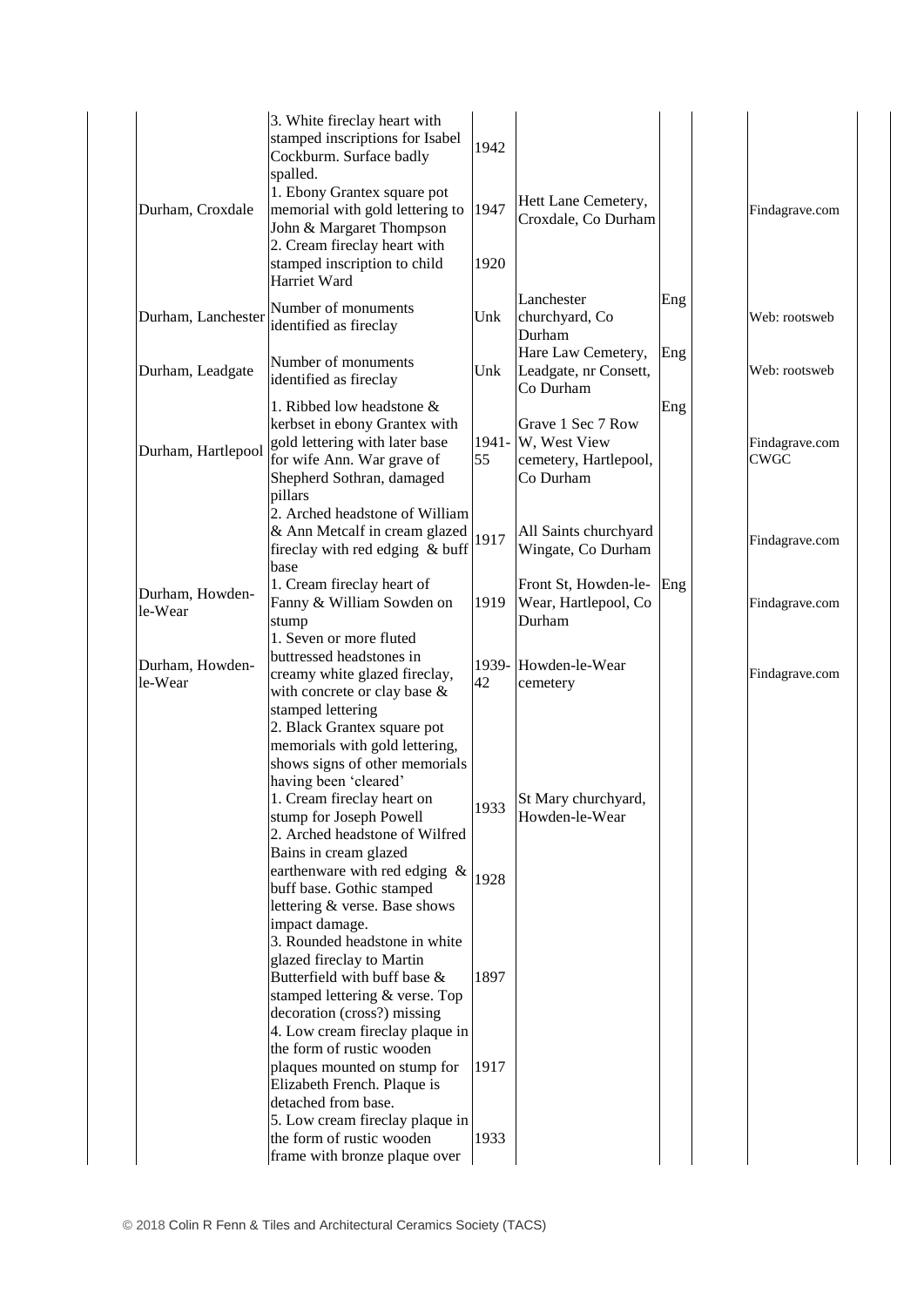| Durham, Haydon<br><b>Bridge</b> | old lettering on stump for<br>Robert Marsden<br>Several white ceramic crosses<br>stamped 'Langley Barony Coal<br>& Fireclay Co, Sanitary Ware<br>Manufacturers' of nearby<br>Chesterwood  |               | Haydon Bridge<br>1920s cemetery, Co.<br>Durham                                  | Eng | Peysner,<br>Northumberland,<br>1992, p.308                   |   |
|---------------------------------|-------------------------------------------------------------------------------------------------------------------------------------------------------------------------------------------|---------------|---------------------------------------------------------------------------------|-----|--------------------------------------------------------------|---|
| Durham,<br>Muggleswick          | Cream fireclay heart for<br>Isabella Hall with stamped<br>inscription, on brown stump                                                                                                     | 1911          | All Saints<br>churchyard,<br>Muggleswick, Co<br>Durham                          |     | Findagrave.com                                               |   |
| Durham, Tanfield                | Collection of cream fireclay<br>hearts, now relocated under a<br>tree                                                                                                                     | 1910s<br>20s  | St Margaret's<br>churchyard, Tanfield,<br>Co Durham                             | Eng | Findagrave.com                                               |   |
|                                 |                                                                                                                                                                                           |               |                                                                                 |     |                                                              |   |
| Hoddesdon                       | 1. Full-sized kneeling angel<br>watching over the large Roberts<br>family plot, in buff terracotta<br>signed Charles Giddings of<br>Pulhams, with matching kerbs<br>& annotated pedestal. | 1912-<br>25   | Hoddesdon cemetery,<br>Ware Rd,<br>Hertfordshire                                | Eng |                                                              | Y |
|                                 | 2. Half-sized angel attributed to<br>Giddings in buff terracotta for<br>Michael Angelo Pulham                                                                                             | 1915          | Removed from site<br>for safe-keeping by<br>family                              |     |                                                              | Y |
| <b>Kings Lyns</b>               | Ebony headstone in Grancotta                                                                                                                                                              |               | Hardwick Rd<br>1940s cemetery, Kings<br>Lynn, Norfolk                           |     | Julian Litten<br>correspondence                              |   |
| London, Battersea               | 1. Low buff terracotta cross &<br>nimbus headstone by Grimsley,<br>with name cast in baseplate to<br><b>Edith Thompson</b>                                                                | 1871          | Battersea St Mary<br>cemetery,<br>Bolingbroke Rd,<br>London SW11                | Eng |                                                              | Y |
|                                 | 2. Similar buff Grimsley<br>headstone for Anna Julian<br>3. Ebony Grantex-style kerbset                                                                                                   | 1873          |                                                                                 |     |                                                              |   |
|                                 | & headstone for Billington<br>4. Modern mosaic of trade                                                                                                                                   | 1955          |                                                                                 |     |                                                              |   |
|                                 | union banner on landing of<br>granite cross of John Burns                                                                                                                                 | 1943/<br>2002 |                                                                                 |     |                                                              |   |
|                                 | 4. Tall tapered granite cross<br>with inset crenellated tile<br>naming Surgeon-Major Taylor                                                                                               | 1909          |                                                                                 |     |                                                              |   |
| London, Croydon                 | Tall Celtic cross in pale buff<br>ceramic with rounded kerbs to<br>Rebecca Holloway                                                                                                       | 1920          | Far east side,<br>Mitcham Rd<br>cemetery, Croydon                               | Eng |                                                              | Y |
| London, Kensal<br>Green         | 1. Pulhamite artificial stone<br>tomb for Wm Mulready RA by<br>Godfrey Sykes. Full sized<br>effigy under a 6-pillared<br>canopy on draped plinth.<br>Shown at 1867 Paris Exposition       | 1867          | Central Avenue,<br>Kensal Green.<br>Cemetery, Harrow<br>Rd, London W10          | Eng | HE Grade II,<br>1358178<br>Paths of Glory by<br><b>FoKGC</b> | Y |
|                                 | before installation<br>2. Cheel family vault, chest<br>tomb in panelled red brick with Unk?<br>York stone ledger top<br>3. Mausoleum of Andrew                                            |               | Plot 17933/56/2<br>Next to W Thackery<br>18177/36/1 & John<br>Leech 18788/36/PS |     |                                                              | Y |
|                                 | Ducrow, riotous Egyptianised<br>temple & sphinxes in rendered<br>brick, with neo-Classical<br>canopy of artificial stone                                                                  | 1837          | Plot 820/76/1                                                                   |     | HE Grade II*<br>1358179 'at risk'<br>PoG                     | Y |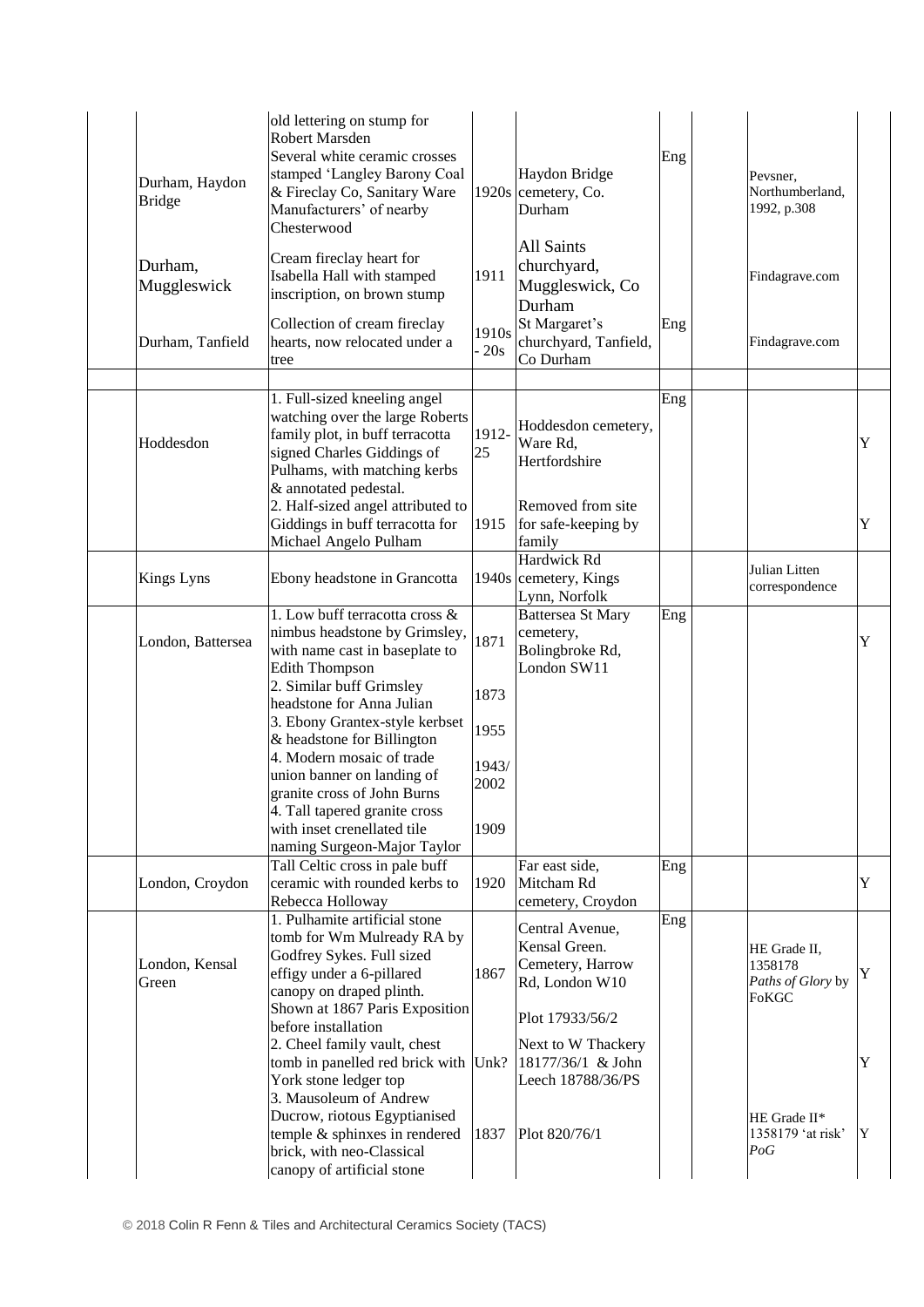|                   | 4. Portland stone Ionic column<br>to Charles Bowman, with<br>capital & urn in artificial stone.                                                                                         | 1840               | Plot 197/22                                                                 |     |                         | HE Grade II<br>1246081<br>PoG                                              |   |
|-------------------|-----------------------------------------------------------------------------------------------------------------------------------------------------------------------------------------|--------------------|-----------------------------------------------------------------------------|-----|-------------------------|----------------------------------------------------------------------------|---|
|                   | 5. Elaborate Gothic canopy<br>tomb of Captain Rickets by<br>William Burges with inset<br>naval designs of artificial stone<br>6. Lady Casement's tomb with                              | 1867               | Plot 20242/47/RS                                                            |     |                         | HE Grade II*<br>1080630<br>PoG                                             |   |
|                   | sculpted cloak, hat & sword<br>under an open canopy & four<br>telamones, in artificial stone.<br>General Casement is buried<br>under a similar monument in<br>Park St cemetery, Kolkata | 1844               | Plot 5400/56/RS                                                             |     |                         | HE Grade II*<br>1293515<br>PoG                                             |   |
|                   | 7. Ceramic white immortelle<br>set on stone Calvary cross for<br>Isabella Thom. Lower half of<br>wreath is missing                                                                      | 1897               | Square 124                                                                  |     |                         |                                                                            |   |
|                   | 8. Freestanding white<br>immortelle in glass case for<br>Lewis Stock<br>9. Huge Gothic headstone,<br>gabled ledger and angel by                                                         | 1916               | Dissenters' chapel                                                          |     |                         |                                                                            | Y |
|                   | architect Henry Kendall for his<br>son, in Portland stone, edged<br>with 47 yellow & black<br>quatrefoil-patterned Minton<br>tiles (replaced during 2017<br>restoration).               | <b>Bef</b><br>1875 | Plot 10922/48/RS                                                            |     |                         | HE Grade II<br>1246092<br>PoG                                              |   |
|                   | 10 Crude concrete headstone &<br>plaque to Henry Mitchelmore<br>with inscription made of<br>individual house number-style<br>blue & white letter tiles                                  | 1999               | Square 124                                                                  |     |                         |                                                                            | Y |
|                   | 1. Conde de Bayona Marques<br>De Misa Mausoleum, Gothick<br>mortuary chapel with tiled floor                                                                                            | Late<br>C19th      | St Mary's R.C.<br>Cemetery, Harrow<br>Rd, London                            | Eng | 2148<br>$\overline{VQ}$ | <b>TACS 2000</b><br>Also see HOLT<br>on facebook                           |   |
|                   | 2. Leon Bettenelli, headstone<br>with gold mosaic tondo with<br>head of Christ                                                                                                          | 1996?              |                                                                             |     |                         | www.flickr.com/p<br>hotos/simon_p_w<br>hite/2241775697/i<br>n/photostream/ |   |
| London, Hampstead | 1. Vine- & dove-decorated red<br>Celtic cross, plinth & kerbs for<br>Joan Moggridge in Compton-<br>style terracotta<br>2. Whitlock family kerbs &                                       | 1904               | S rear section of<br>Hampstead cemetery,<br>Fortune Green Rd,<br>London NW6 | Eng |                         | HE Grade II<br>477371<br>Alamy.com<br>BXCAJ4                               | Y |
|                   | headstone with pedimented<br>arch in brown-glazed<br>blockwork signed by Doulton                                                                                                        | 1907               | S rear section                                                              |     |                         |                                                                            | Y |
|                   | 3. Styles family kerbs $\&$<br>headstone with pedimented<br>arch in blue- & brown-glazed<br>Doulton-style blockwork                                                                     | Early<br>C20th     | S rear section                                                              |     |                         |                                                                            | Y |
|                   | 4. Henry Hind headstone $&$<br>kerbs in brown-glazed angular<br>Doulton-style blockwork<br>5. Emily Wickham kerbs &                                                                     | 1937               | NE section                                                                  |     |                         |                                                                            | Y |
|                   | headstone with pedimented<br>arch in brown Doulton-style<br>pedimented blockwork, top<br>corner broken                                                                                  | 1915               | NE section                                                                  |     |                         |                                                                            | Y |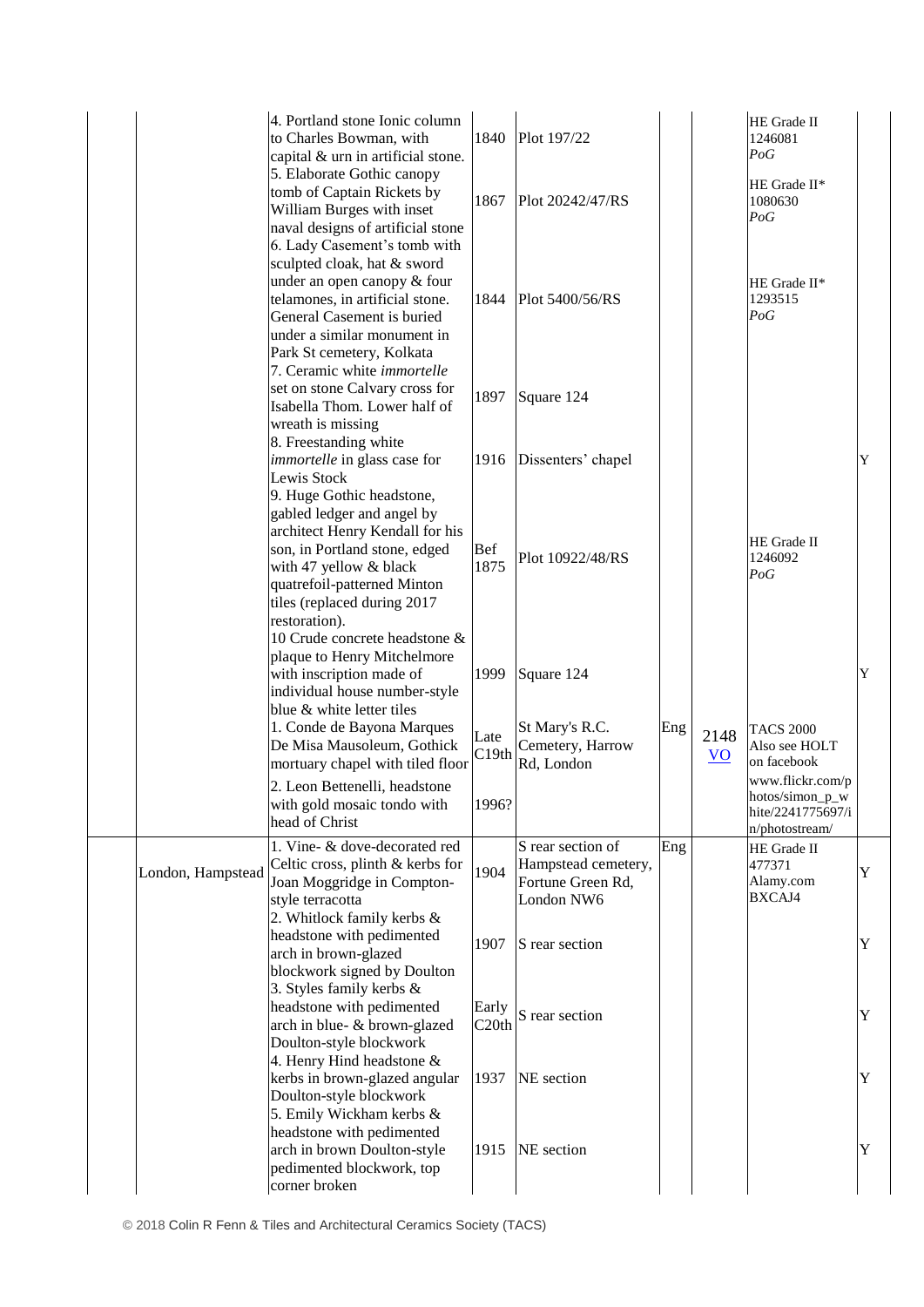|                                 | 6. Frankau memorial, altar &<br>railed vault, with gold sun &<br>silver star mosaic on large<br>stone pedestal in decorated<br>marble & bronze setting                                                    | 1904            | Central front section                                                                    |     |                     | HE Grade II                                | Y           |
|---------------------------------|-----------------------------------------------------------------------------------------------------------------------------------------------------------------------------------------------------------|-----------------|------------------------------------------------------------------------------------------|-----|---------------------|--------------------------------------------|-------------|
| London, Kingston                | 1. Buff terracotta pedestal by 'J<br>Carter & Co Seedsmen to the<br>King', overgrown, unnamed,<br>missing crowning urn or tazza                                                                           |                 | Western<br>'conservation' area,<br>c1920 Kingston Cemetery,<br>Bonner Hill Rd,<br>Surrey | Eng |                     |                                            | Y           |
|                                 | 2. Three raised red brick vaults<br>capped with ledger stones,<br>partly overgrown                                                                                                                        | 1909            | West of porte cochere                                                                    |     |                     |                                            | Y           |
| London, North<br>Sheen          | 1. Gold cross on faded blue<br>background in tesserae on left<br>side of Rooney headstone                                                                                                                 | 1936            | Block VC, North<br>Sheen Cemetery,<br>Lower Richmond Rd,<br>London TW9 4LL               | Eng |                     |                                            | Y           |
| London, Putney                  | 1. Lyons vault with three angels<br>& baldacchino lined with tiles<br>of blue & gold stars &<br>sunbursts                                                                                                 | 1924            | Block B, Putney Vale<br>Cemetery, Mill Hill<br>Rd, London SW15                           | Eng |                     |                                            | $\mathbf Y$ |
|                                 | 2. Tall Gothic cross for<br>Ellerman standing on square<br>mosaic of cross & nimbus                                                                                                                       | 1909            | <b>Block B</b>                                                                           |     |                     |                                            | Y           |
|                                 | 3. Tall Calvary cross & nimbus<br>with bright mosaic to 'Eileen'                                                                                                                                          | 1925            | <b>Block I</b>                                                                           |     |                     |                                            | Y           |
|                                 | 4. Many garden graves in small<br>brick tiles                                                                                                                                                             | 1930s<br>$-50s$ | Blocks M & P                                                                             |     |                     |                                            | Y           |
| London, Nunhead                 | Romanesque mausoleum in<br>Doulton salmon-coloured<br>terracotta blocks, brown &<br>yellow glazed brick<br>diaperwork, for Laura Stearns                                                                  | 1900            | Nunhead Cemetery,<br>Linden Grove,<br>Southwark, London<br><b>SE15</b>                   | Eng | 4610<br>VG36-<br>28 | <b>TACS 2010</b><br>HE Grade II<br>1385657 | Y           |
| London, Streatham               | 1. Domed blue pedestal<br>monument by Doulton for<br>Henry Budden (father of<br>Henry, pottery works manager<br>& Alice, art pottery designer<br>with the Barlow sisters.) See<br>also Carr at Wandsworth | 1907            | SW of Streatham Park<br>Cemetery, Rowan Rd,<br>London SW16                               | Eng |                     | Mellor & Parsons,<br>p33&316               | Y           |
|                                 | 2. Mme Provost-Chauliaguet,<br>tall cream Calvary cross, tiled<br>landing & rounded kerbs<br>3. Gosfield, tall cream Calvary                                                                              | 1916<br>1904 E  | <b>SW</b>                                                                                |     |                     |                                            | Y<br>Y      |
| London, Tooting                 | cross<br>Harriett Shannon, small<br>monument by Doulton                                                                                                                                                   |                 | Lambeth Cemetery,<br>Blackshaw Rd,<br>London SW17                                        | Eng |                     | Mellor & Parsons,<br>p33 & 254             | Y           |
| London,<br>Wandsworth           | 1. Domed blue & brown<br>pedestal by Doulton for James<br>Carr (manager at terracotta<br>works) see also Budden at<br><b>Streatham Park</b><br>2. Pearce stepped pedestal $&$                             | 1911            | Wandsworth<br>Cemetery, Magdalen<br>Rd, Earlsfield,<br>London SW18                       | Eng |                     |                                            | Y           |
|                                 | raised cross in pale cream glaze<br>(see Carr@Wandsworth)                                                                                                                                                 | 1919            |                                                                                          |     |                     |                                            | Y           |
| London, West<br><b>Brompton</b> | 1. Nicholls family memorial,<br>Calvary cross & kerbs with<br>twin urns & ceramic<br>immortelles of red roses at feet                                                                                     | 1934            | Grand Circle,<br>Brompton cemetery,<br>Old Brompton Rd,<br>London, SW10                  | Eng |                     |                                            | Y           |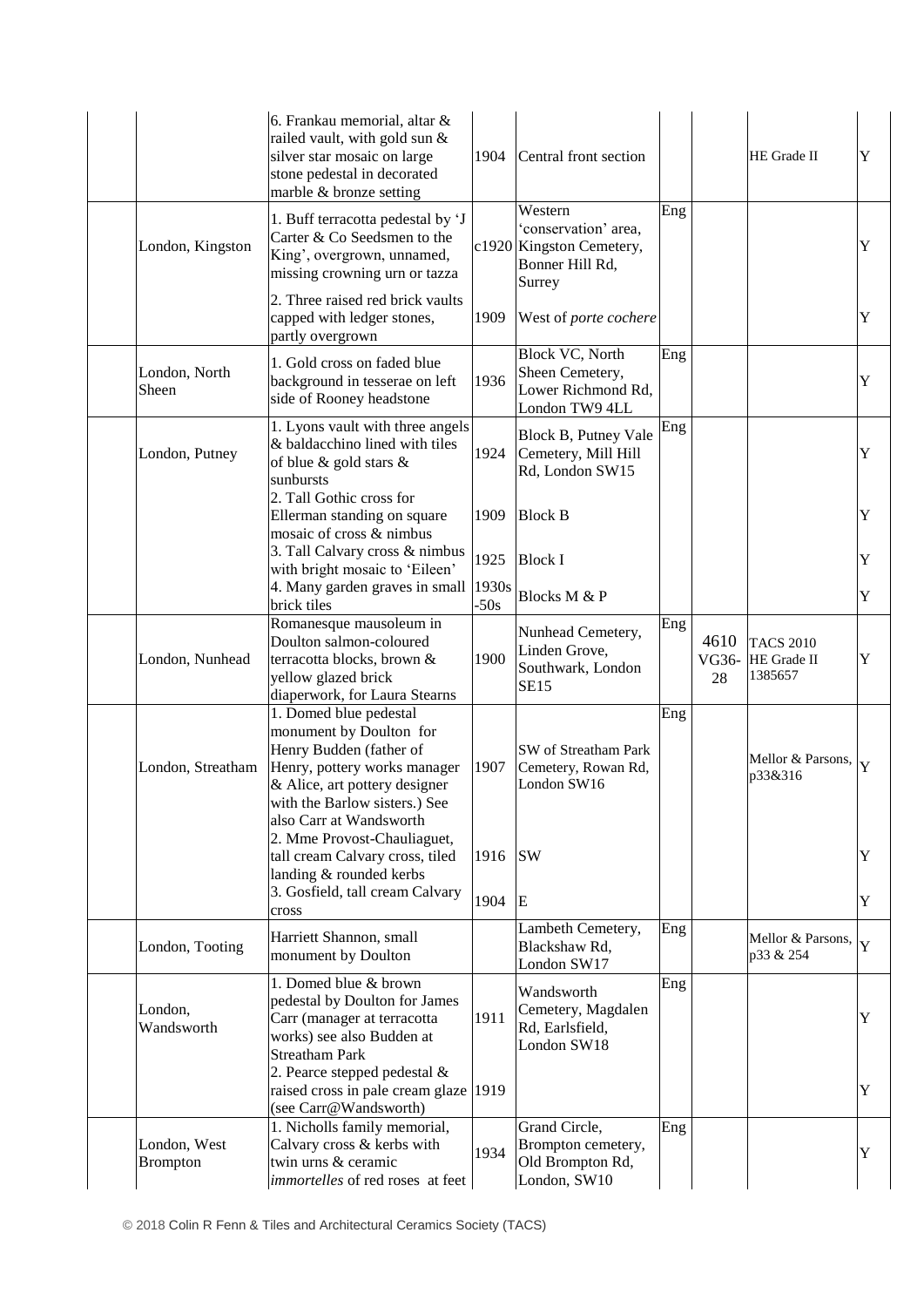|                         | 2. Stone altar on family plot of<br>Rev WD Conybeare, with large<br>decorative rear panel & borders<br>in yellow & black tiles<br>3. Granite pedestal with<br>Calvary cross inset with multi-<br>coloured ceramic floral cross<br>for Parker family<br>4. Wide headstone inset with 55<br>red & white vine leaf tiles for | 1909<br>1950       | 1871? NE central section<br>One row back from<br>central path in Grand<br>Circle<br>Facing first path east<br>of Central Avenue |     |                            |                                                           | Y<br>Y<br>Y |
|-------------------------|---------------------------------------------------------------------------------------------------------------------------------------------------------------------------------------------------------------------------------------------------------------------------------------------------------------------------|--------------------|---------------------------------------------------------------------------------------------------------------------------------|-----|----------------------------|-----------------------------------------------------------|-------------|
|                         | Henry Ferdinand Tomalin                                                                                                                                                                                                                                                                                                   |                    |                                                                                                                                 |     |                            |                                                           |             |
| London, West<br>Norwood | 1. Tate family mausoleum by<br>George & Peto in bright<br>orange-red Doulton terracotta<br>blocks. Interior terracotta<br>blockwork, frieze of red and<br>white glass tiles, opus sectile<br>figure of Christ                                                                                                             | 1883<br>$-90$      | Norwood Cemetery,<br>Norwood Rd,<br>London SE27                                                                                 | Eng | 2738<br><b>VG36-</b><br>22 | HE Grade II*<br>1065025<br><b>TACS 2010</b>               | Y           |
|                         | 2. Doulton family mausoleum,<br>salmon-pink terracotta blocks<br>and miniature bricks; low relief 1888<br>panels and ornament by Mark<br>Marshall or George Tinworth                                                                                                                                                      |                    |                                                                                                                                 |     | 2739<br><b>VG36-</b><br>22 | HE Grade II<br>1325950<br><b>TACS 2010</b>                | Y           |
|                         | 3. Blue & buff faience cross to<br>Ibbotson, signed Doulton                                                                                                                                                                                                                                                               | 1904               |                                                                                                                                 |     | 2746<br><b>VG36-</b><br>22 | HE Grade II<br>1250687<br><b>TACS 2010</b>                | Y           |
|                         | 4. Berens mausoleum by EM<br>Barry with exterior band of<br>canting tiles by Minton & Co                                                                                                                                                                                                                                  | 1858               |                                                                                                                                 |     | 2746<br><b>VG36-</b><br>22 | GE Grade II*<br>1065022<br>TACS 2010, The<br>Builder 1858 | Y           |
|                         | 5. James Baldwin Brown<br>decorated terracotta pedestal &<br>spire memorial, leaning &<br>nimbus detatched                                                                                                                                                                                                                | 1888               |                                                                                                                                 |     | 2767<br><u>VG36-</u><br>22 | HE Grade II<br>1250584                                    | Y           |
|                         | 6. Dale monument and kerbs in<br>blue and white faience, signed<br>Doulton                                                                                                                                                                                                                                                | 1906               |                                                                                                                                 |     |                            |                                                           | Y           |
|                         | 7. Cow family memorial of<br>tazza & kerbs in terracotta, by<br>Compton                                                                                                                                                                                                                                                   |                    |                                                                                                                                 |     |                            |                                                           | Y           |
|                         | 8. Hazell pedestal in brown-<br>glazed blockwork, signed<br>Doulton Lambeth. Damaged:<br>only feet remain of missing<br>statue                                                                                                                                                                                            | $\overline{\cdot}$ |                                                                                                                                 |     |                            |                                                           | Y           |
|                         | 9. Pillar $&$ statue monument of<br>Lucy Gallup with photographic 1883<br>portrait on porcelain in pedestal<br>10. Monument of Rev Jacob<br>Stanley in buff terracotta with                                                                                                                                               |                    |                                                                                                                                 |     |                            |                                                           | Y           |
|                         | arched pedestal 'until the<br>resurrection', probably from his<br>son's Nuneaton or Burslem<br>brickworks                                                                                                                                                                                                                 | 1886               | Square 41                                                                                                                       |     |                            |                                                           | Y           |
|                         | 11. Rockery monument in<br>Pulhamite for Robson family                                                                                                                                                                                                                                                                    | Unk                |                                                                                                                                 |     |                            |                                                           | Y           |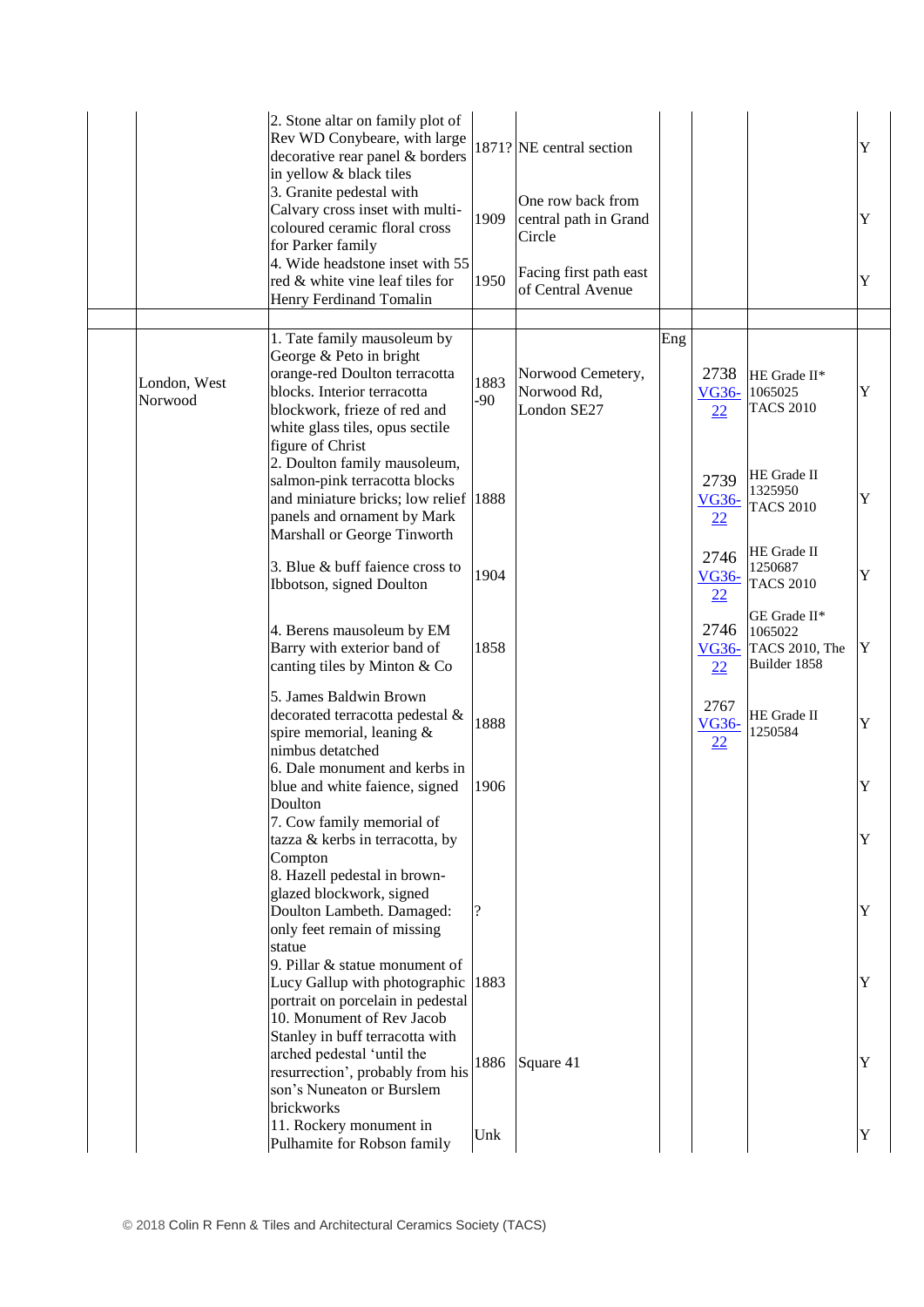|                                      | 12. William Lockhart's Gothic<br>headstone cast in Ransome's<br>siliceous stone<br>13. Gabled Gothic headstone<br>with 2 kneeling angels for<br>Clutton family, attributed to<br>their brother Henry Clutton in<br>artificial stone<br>14. Photographic ceramic disc<br>on tall granite pedestal &<br>obelisk to Lucy Gallup<br>15. Monument with decorative<br>figurative mosaic tesserae of<br>Christ and children<br>Note: as well as several of<br>Doulton's artisans, such as<br>Tinwoth and the Barlows,<br>Norwood also holds the burials<br>of Blanchards & Blashfield of<br>Stamford; their memorials have<br>been demolished. | 1858<br>Unk<br>1883<br>Unk | Greek necropolis,<br>West Norwood<br>Cemetery London                                                           |     |                         | HE Grade II<br>1250586                                      | Y<br>Y<br>Y |
|--------------------------------------|-----------------------------------------------------------------------------------------------------------------------------------------------------------------------------------------------------------------------------------------------------------------------------------------------------------------------------------------------------------------------------------------------------------------------------------------------------------------------------------------------------------------------------------------------------------------------------------------------------------------------------------------|----------------------------|----------------------------------------------------------------------------------------------------------------|-----|-------------------------|-------------------------------------------------------------|-------------|
| London, Willesden                    | Group of 4 terracotta grave<br>markers and kerbs by Compton<br>Pottery for Waley-Cohen<br>family.                                                                                                                                                                                                                                                                                                                                                                                                                                                                                                                                       | Early                      | West of Ohel,<br>Willesden Jewish<br>(United Synagogue)<br>C20th Cemetery,<br>Beaconsfield Rd,<br>London, NW10 | Eng |                         | HE listed GII<br>1449184                                    |             |
| Lugwardine                           | 3 headstones decorated with a<br>single tile by Godwin of<br>Lugwardine : 2 neighbouring to<br>Hyde and Monk, quatrefoil and<br>square single encaustic tiles<br>inserted into headstones, plus<br>one other on opposite side                                                                                                                                                                                                                                                                                                                                                                                                           | 1870-<br>72                | St Peter's churchyard,<br>Lugwardine,<br>Herefordshire                                                         | Eng |                         | Hans van Lemmen $ Y $<br>correspondence                     |             |
| Lye                                  | White fireclay heart, for Mercy<br>Taylor, by North Bitchburn<br>Coal Co, Darlington                                                                                                                                                                                                                                                                                                                                                                                                                                                                                                                                                    | 1904                       | Wollescote Cemetery, Eng<br>Lye, nr Stourbridge,<br><b>West Midlands</b>                                       |     |                         | Lyeandwollescote.<br>info Cemetery<br>Trail                 |             |
| Luton                                | Ebony Grantex low headstone<br>& kerbset for Harold Barth.<br>Private grave classified as<br>Commonwealth War Grave                                                                                                                                                                                                                                                                                                                                                                                                                                                                                                                     | 1946                       | Luton Cemetery, West<br>Midlands                                                                               | Eng |                         | Findagrave.com                                              |             |
| <b>MIDDLETON</b>                     | Chevron-tiled grave designed<br>by Edgar Wood for local artist<br>Frederick William Jackson                                                                                                                                                                                                                                                                                                                                                                                                                                                                                                                                             | 1918                       | Middleton Cemetery,<br>Boarshaw Rd,<br>Middleton,<br>Lancashire                                                | Eng | 3479<br><b>VG18</b>     | <b>TACS 2010</b>                                            |             |
| <b>NEWCASTLE</b><br><b>UPON TYNE</b> | 1. Headstone by Burmantofts                                                                                                                                                                                                                                                                                                                                                                                                                                                                                                                                                                                                             |                            | Hollywood Avenue<br>Cemetery, Gosforth<br>Northumberland                                                       | Eng | 3615<br>$\overline{VQ}$ | <b>TACS 2010</b>                                            |             |
|                                      | 2. Cream fireclay heart to Colin<br>Howitt on stump, private war<br>grave                                                                                                                                                                                                                                                                                                                                                                                                                                                                                                                                                               | 1917<br>Eng                | Heaton cemetery,<br>Newcastle upon Tyne                                                                        |     |                         |                                                             |             |
| <b>NORWICH</b>                       | Spirit of the Army' memorial<br>to soldiers of Norwich<br>Barracks. Contemplative statue<br>on stone pedestal by sculptor<br>John Bell in Doulton terracotta.<br>Bell had worked with Tinworth<br>on an earlier version                                                                                                                                                                                                                                                                                                                                                                                                                 | 1878                       | Norwich Earlham Rd<br><b>Cemetery Norfolk</b>                                                                  | Eng | 3758<br>VG21            | <b>TACS 2010</b><br>Wikipedia<br>(Earlham Road<br>Cemetery) |             |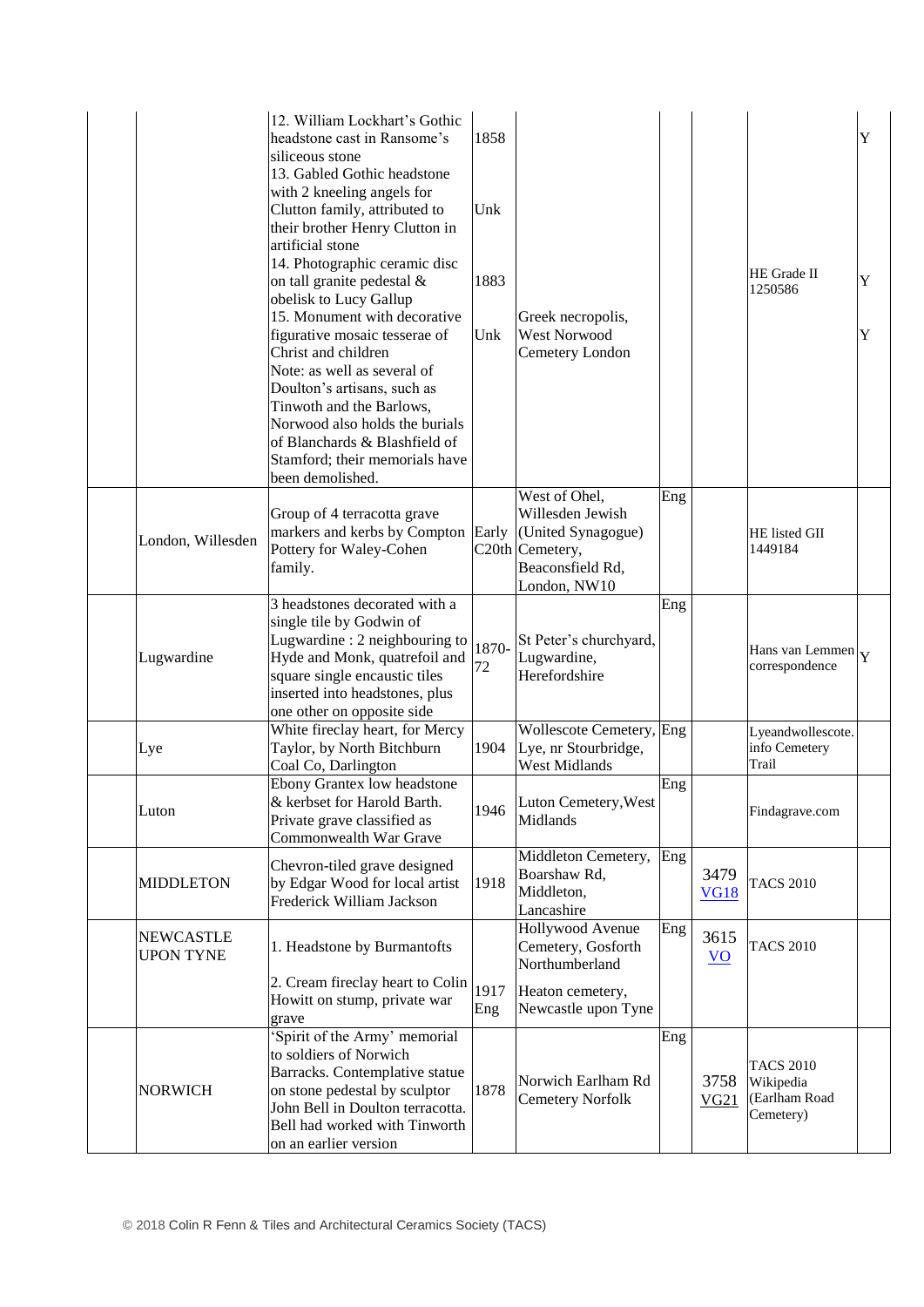| Norton-sub-<br>Hamdon | Stone cross with 7 inset<br>encaustic tiles over grave of<br>Mary Cary (wife of farmer<br>George Cary)                                                                                                                                                                                                | 1868          | St Mary the Virgin's<br>churchyard, Norton-<br>sub-Hamdon, S<br>Somerset, nr Yeovil | Eng |                          | Pittard<br>Alphabetical<br>Index<br>www.geograph.or<br>g.uk/photo/15634<br>95 | Y      |
|-----------------------|-------------------------------------------------------------------------------------------------------------------------------------------------------------------------------------------------------------------------------------------------------------------------------------------------------|---------------|-------------------------------------------------------------------------------------|-----|--------------------------|-------------------------------------------------------------------------------|--------|
| <b>NOTTINGHAM</b>     | Bright family memorial, white<br>glazed faience Gothic<br>tabernacle on an octagonal<br>shaft with hexagonal pedestal<br>& plinth.                                                                                                                                                                    | 1908<br>$-27$ | S side of General<br>Cemetery, Waverley<br>St Nottingham, NG1,<br>Nottinghamshire   | Eng | 3791<br>VG <sub>24</sub> | <b>TACS 2010</b><br>HE Grade II<br>1255247                                    |        |
| Nuneaton              | Grave of Marie Stanley, wife of<br><b>Reginald Stanley of Stanley</b><br>Bros Brick & Tile works, 2 low<br>stone ledgers with porcelain<br>photo portrait signed Bonatoi,<br>Venezia, within granite kerbs &<br>acroteria. Empty plinth for buff<br>terracotta sundial, now missing.                  | 1898          | Oaston Rd cemetery,<br>Nuneaton,<br>Warwickshire                                    | Eng | 3791<br><b>VG24</b>      | <b>TACS 2010</b><br>HE Grade II                                               |        |
| OXFORD, Jericho       | 10 approx. terracotta<br>headstones by Thomas<br>Grimsley at nearby St Giles St. Late<br>mostly with firm's mark. Pieces C19th<br>incl. a jewelled cross, the most<br>ornate of his known designs                                                                                                     |               | St Sepulchre's<br>Cemetery, Jericho,<br>Oxfordshire                                 | Eng | 3907<br><b>VG25</b>      | <b>TACS 2010</b><br>HE Grade II,<br>1001682                                   | Y      |
| Pontypool,<br>Cwmbran | 1. Crude fireclay low grave<br>marker, inscribed C+W,<br>probably from the Cwm Bran<br>Fireclay Co. Examples also in<br>2. Siloam churchyard, Upper<br>Cwmbran<br>3. William Pritchard headstone<br>in St Michael's, Llantarnam,<br>Cwmbran,<br>4. St Cadoc's Trevethin & St<br>Peter's in Blaenavon. | No<br>date    | St Michaels, Usk Rd,<br>Upper Race,<br>Pontypool,<br>Monmouthshire                  | Wal |                          | www.ipernity.com<br>/tag/594807/keyw<br>ord/3647537                           |        |
| Preston               | Fireclay (?) monument to Harry<br>Layford by S Deacon, S Shields                                                                                                                                                                                                                                      | 1918          | Preston cemetery,<br>New Hall Ln,<br>Lancashire                                     | Eng |                          |                                                                               |        |
| Quinton               | Graveset to Elanor Maccallum,<br>sister of Mary Watts, of paired<br>crouching angels, kerbs &<br>cherubs at two corners in red<br>Compton terracotta                                                                                                                                                  | 1909          | Churchyard of St<br>John the Baptist<br>churchyard, Quinton,<br>Northamptonshire    | Eng |                          | HE Grade II<br>1293768                                                        |        |
| <b>ST IVES</b>        | Alfred Wallis (1855-1942),<br>primitive artist of St Ives<br>School, grave cover of painted<br>stoneware tiles made by<br>Bernard Leach. 7'x3' tiled<br>grave covering a low brick<br>tomb of lighthouse & seascape                                                                                   | 1942          | Old Cemetery, St<br>Ives, Cornwall                                                  | Eng | 4678<br>VG <sub>6</sub>  | <b>TACS 2010</b>                                                              |        |
| Salisbury             | 1. Headstone of Fanny & Edgar<br>Lane, 7 diagonal encaustic tiles<br>of different sizes forming a<br>cross with border tiles inset in a<br>stone headstone<br>2. Tall stone headstone with<br>inset circular & rectangular                                                                            | 1869<br>1880  | Area B, London Rd<br>Cemetery, Salisbury,<br>Wilts<br>Area E                        | Eng |                          | https://www.finda<br>grave.com/memor<br>ial/169264836/edg<br>ar-kail-lane     | Y<br>Y |
|                       | tiles in blue, red & gold                                                                                                                                                                                                                                                                             |               |                                                                                     |     |                          |                                                                               |        |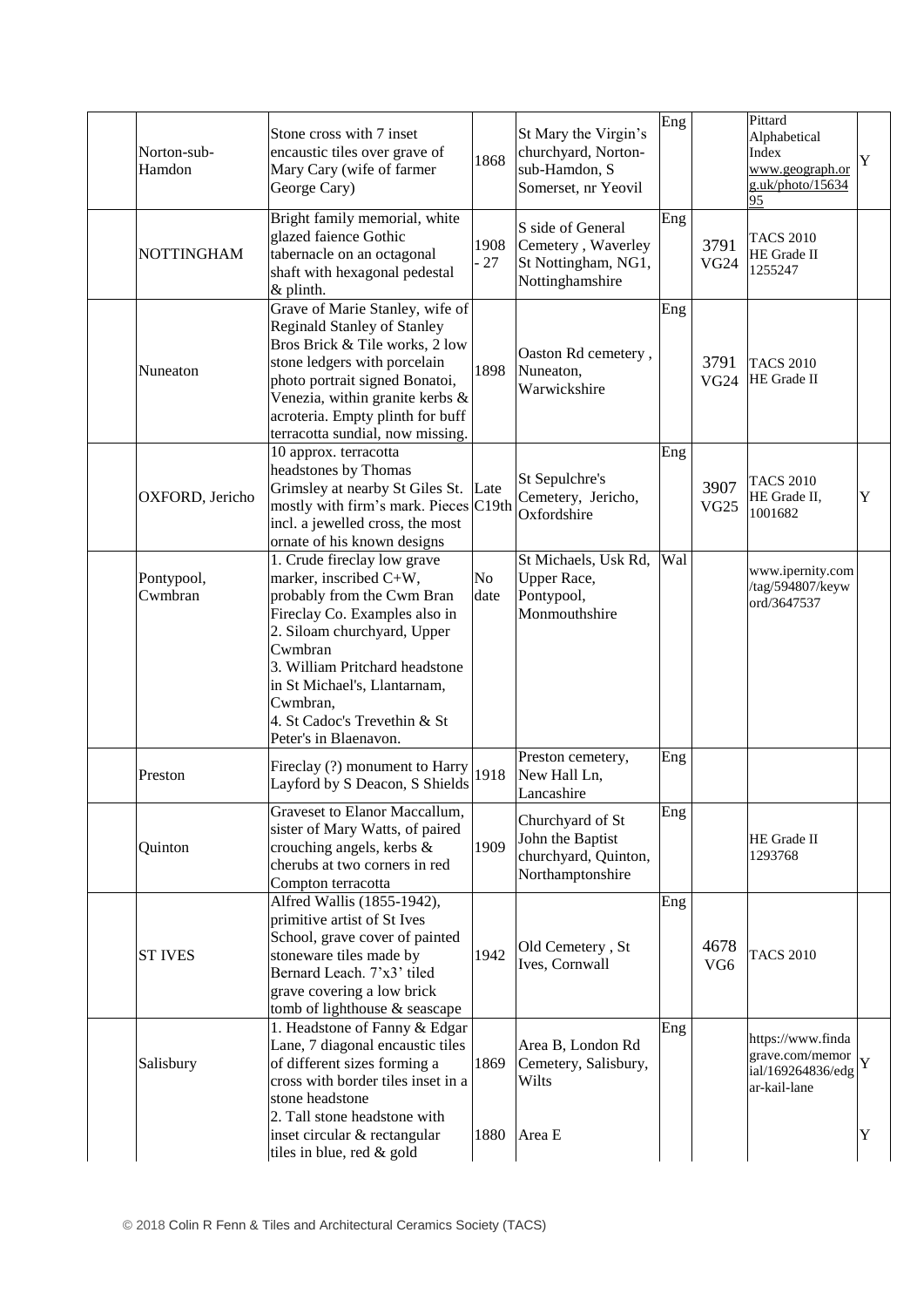|                              | forming a tall cross for Eliza<br>Cater<br>3. Gothic gabled low ledger of<br>Isaac White (gentleman<br>confectioner) inset with a band $ 1872\rangle$<br>of 30 quatrefoil-patterned blue,<br>white and gold square tiles                                                                                                                                                                                                                                                  |              | Area D                                                                                  |     |                     |                                                                                | Y           |
|------------------------------|---------------------------------------------------------------------------------------------------------------------------------------------------------------------------------------------------------------------------------------------------------------------------------------------------------------------------------------------------------------------------------------------------------------------------------------------------------------------------|--------------|-----------------------------------------------------------------------------------------|-----|---------------------|--------------------------------------------------------------------------------|-------------|
| Sale, Manchester             | Headstone with mourning<br>figure & colourful wreath of<br>ceramic immortelles                                                                                                                                                                                                                                                                                                                                                                                            | 1974         | <b>Brooklands Sale</b><br>Cemetery, Marsland<br>Road, Sale, Cheshire,<br><b>M33 7UN</b> | Eng |                     | http://graveyardde<br>tective.blogspot.co<br>.uk/                              |             |
| Skirlaugh                    | Low tomb with band of<br>pseudo-mosaic tiles for David<br>Reynard Robinson, builder of<br>'Farrago', a tiled steel &<br>concrete house in Hornsea                                                                                                                                                                                                                                                                                                                         | 1913         | SW of Skirlaugh<br>churchyard, E Riding<br>Yorks                                        | Eng |                     | <b>TACS</b> Gazetteer                                                          |             |
| Reading                      | Grimsley buff foliated cross<br>headstone to Walter Stiff                                                                                                                                                                                                                                                                                                                                                                                                                 | 1880         | St Mary's<br>churchyard, Shinfield,<br><b>Berkshire</b>                                 | Eng |                     | www.churchmous<br>ewebsite.co.uk/gri<br>msleyfiles/Shinfiel<br>dGrimsley1a.htm |             |
|                              | Grimsley buff foliated cross<br>headstone                                                                                                                                                                                                                                                                                                                                                                                                                                 |              | St John the Baptist's<br>Churchyard, Kidmore<br>End, Reading,<br><b>Berkshire</b>       | Eng |                     |                                                                                |             |
| STOKE-ON-<br>TRENT, Burslem  | 1. Tall gadrooned pillar<br>monument straddling the brick<br>vault of Mayor Thomas Hulme<br>(1830-1905) of Longport. In<br>dark green, brown & blue<br>faience sculpted by John Broad<br>for Doulton, with reliefs of<br>local buildings & a small angel<br>holding an organetto. Badly<br>damaged: crowning urn has<br>gone from its obelisk, cracks &<br>vegetation damage.<br>2. 100+ pottery memorials in<br>ebony Grantex with gold<br>lettering, mainly low urns on | 1905<br>1936 | Burslem Cemetery,<br>Hanley Rd, Stoke,<br>ST6 1RD<br>Staffordshire                      | Eng | 4765<br><b>VG28</b> | <b>TACS 2010</b>                                                               | Y<br>v<br>ı |
|                              | plinths but also square pots,<br>low headstones, tablets &<br>kerbsets                                                                                                                                                                                                                                                                                                                                                                                                    | 1984         |                                                                                         |     |                     |                                                                                |             |
| Stoke-on-Trent,<br>Fenton    | 1. Dozen kerbsets with vases in<br>ebony Grantex with gold<br>lettering. Many upset but pieces 60s<br>mostly remain intact                                                                                                                                                                                                                                                                                                                                                | 1940-        | Fenton Cemetery,<br>Vivian Rd, Fenton,<br>ST4 3JG                                       | Eng |                     |                                                                                | Y           |
|                              | 2. Small oval ceramic tile of a<br>motorcycle set on granite<br>headstone of John Walklate<br>3. Low rectangular headstone                                                                                                                                                                                                                                                                                                                                                | 1999         |                                                                                         |     |                     |                                                                                | Y           |
|                              | with raised Calvary cross in<br>crude brown & white glazed<br>ceramic, unmarked &<br>amateurish                                                                                                                                                                                                                                                                                                                                                                           | Unk          |                                                                                         |     |                     |                                                                                | Y           |
| Stoke-on-Trent,<br>Hanley    | 1. Some ebony Grantex & gold<br>kerbs & vases                                                                                                                                                                                                                                                                                                                                                                                                                             |              | 1940s Hanley Cemetery,                                                                  | Eng |                     |                                                                                | $\mathbf Y$ |
| Stoke-on-Trent,<br>Hartshill | 1. Kerbset in ebony Grantex &<br>gold for Bagguley family                                                                                                                                                                                                                                                                                                                                                                                                                 | 1944         | <b>Holy Trinity</b><br>churchyard, Hartshill,<br>ST47NJ                                 | Eng |                     |                                                                                | Y           |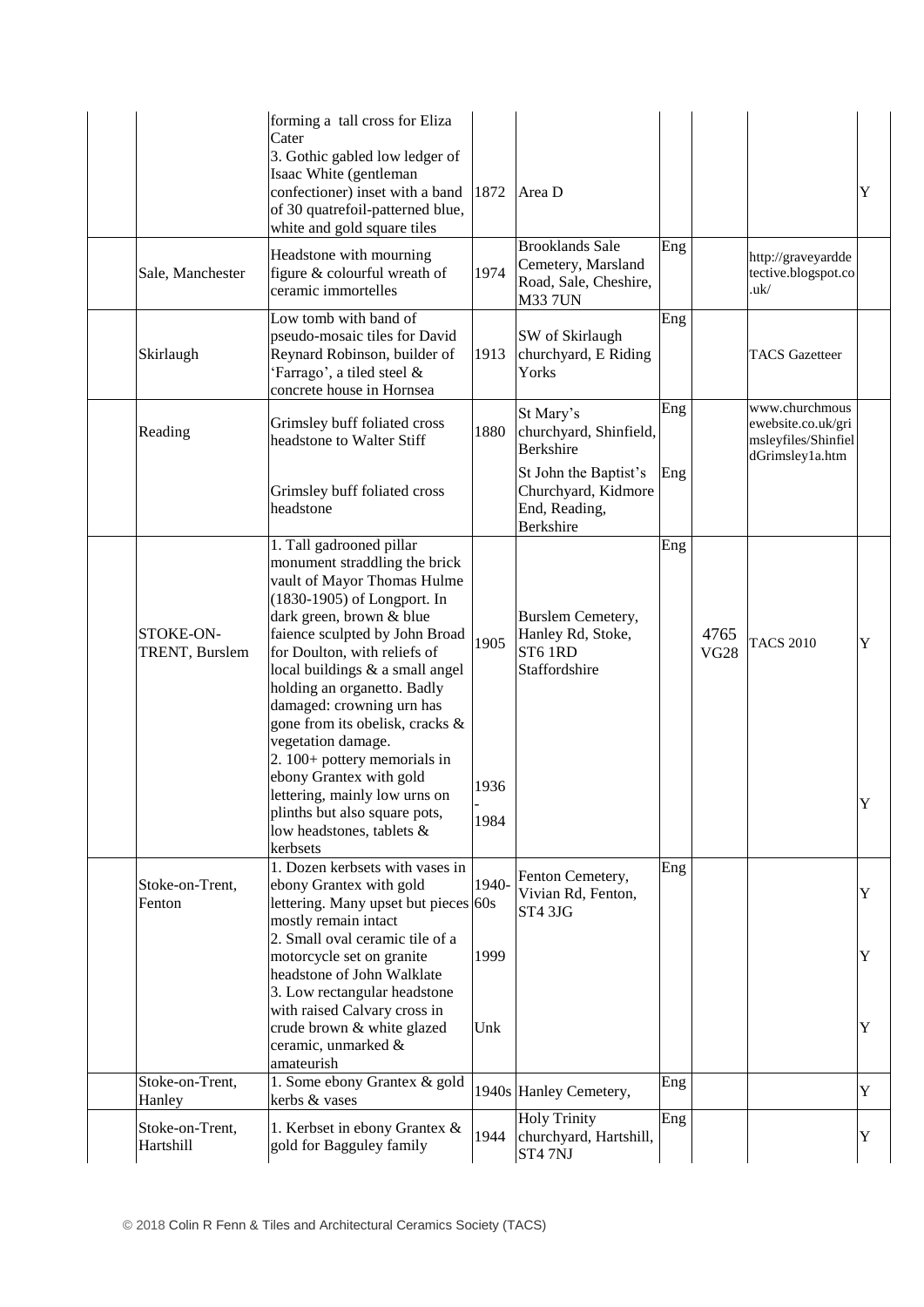|                             | Note: the associated church by<br>Pugin holds the granite<br>memorial to Herbert Minton &<br>is decorated internally with<br>Minton tiles, the attached<br>school was connected to the<br><b>Burslem School of Art</b><br>2. 100+ ebony Grantex<br>memorials with gold lettering,<br>mainly low urns on plinths but<br>also scrolls, low headstones,<br>tablets & kerbsets | 1941<br>$-60s$ | Stoke Cemetery,<br>Queens Rd, Hartshill,<br>Stoke-on-Trent, ST4<br>7LH                |     |                     |                                                                         | Y      |
|-----------------------------|----------------------------------------------------------------------------------------------------------------------------------------------------------------------------------------------------------------------------------------------------------------------------------------------------------------------------------------------------------------------------|----------------|---------------------------------------------------------------------------------------|-----|---------------------|-------------------------------------------------------------------------|--------|
| Stoke-on-Trent,<br>Longton  | 1. 100+ ebony Grantex<br>memorials with gold lettering,<br>mainly low urns on plinths but<br>also scrolls, low headstones,<br>tablets & kerbsets<br>2. Stone headstone to Gertrude                                                                                                                                                                                         | $-60s$         | Spring Garden Rd,<br>1940s Longton<br>Stoke-on-Trent<br>ST3 2QS                       | Eng |                     |                                                                         | Y      |
|                             | Barton with small inset<br>handshake in pale ceramic<br>3. Low rectangular headstone<br>with inset cross in concrete,                                                                                                                                                                                                                                                      | 1998           |                                                                                       |     |                     |                                                                         | Y      |
|                             | amateurish, crudely painted<br>black & white, unmarked<br>4. Brick garden grave of<br>Burgess, Saunders & Collis                                                                                                                                                                                                                                                           | Unk<br>1960s   |                                                                                       |     |                     |                                                                         | Y<br>Y |
| Stoke-on-Trent,<br>Penkhull | Large blue, red & gold Minton<br>tile & star both inset into<br>headstone of Frederick Green                                                                                                                                                                                                                                                                               | 1870           | St Thomas'<br>churchyard, Manor<br>Court St, Penkhull,<br>Stoke-on-Trent, ST4<br>7LG, | Eng |                     |                                                                         | Y      |
| <b>TAMWORTH</b>             | 2 terracotta memorials, one<br>miniature Albert Memorial was<br>erected c.1902 by Gibbs &<br>Canning in memory of one of<br>their fellows                                                                                                                                                                                                                                  | 1902           | Glascote Cemetery,<br>Tamworth,<br>Staffordshire B77<br>2AL                           | Eng | 4924<br><b>VG28</b> | <b>TACS 2010</b>                                                        |        |
| Tibberton                   | Small stone Gothic mausoleum<br>to Frances Price, attributed to<br>James Medland, with Minton<br>floor tiles                                                                                                                                                                                                                                                               |                | <b>Holy Trinity</b><br>churchyard,<br>1860 Tibberton.<br>Gloucester GL19<br>3AF       | Eng |                     | M&MT                                                                    |        |
| <b>TORQUAY</b>              | Gothic tabernacle in buff $\&$<br>green terracotta for sculptor<br>Frederick Thrupp                                                                                                                                                                                                                                                                                        | 1895           | 80m NE of chapel,<br>Barton Rd Cemetery,<br>Torquay, Devon                            | Eng | 5027                | HE Grade II,<br>1001578                                                 |        |
| WESTBURY                    | Armorial floor tiles in the<br>mausoleum of J. L. Phipps                                                                                                                                                                                                                                                                                                                   | 1871           | <b>Bratton Road</b><br>Cemetery, Westbury,<br>Wiltshire BA13 3EB                      | Eng | 5321<br>VG33        | <b>TACS 2010</b>                                                        | Y      |
| Woking                      | Terracotta pedestal for Henri<br>van Laun with griffon<br>monopods & relief figures,<br>surmounted by a draped portrait<br>in stone tablet & books written<br>by Laun                                                                                                                                                                                                      | 1896           | Brookwood cemetery,<br>Woking, Surrey                                                 |     |                     | HE Grade II,<br>1391039                                                 |        |
| Wolverhampton               | 1. Several graves with raised<br>black Grantex-like brick<br>kerbsets                                                                                                                                                                                                                                                                                                      |                | Bilston cemetery,<br>Cemetery St,<br>Wolverhampton,                                   |     |                     | www.historywebsi<br>te.co.uk/listed/loca<br>list/CemeteryStree<br>t.htm |        |
|                             | 2. Raised brick vault with<br>chequerboard black & white                                                                                                                                                                                                                                                                                                                   |                | St Leonards, Church<br>St, Bilston,<br>Wolverhampton,                                 |     |                     | www.historywebsi<br>te.co.uk/listed/bils<br>tonstleonards.htm           |        |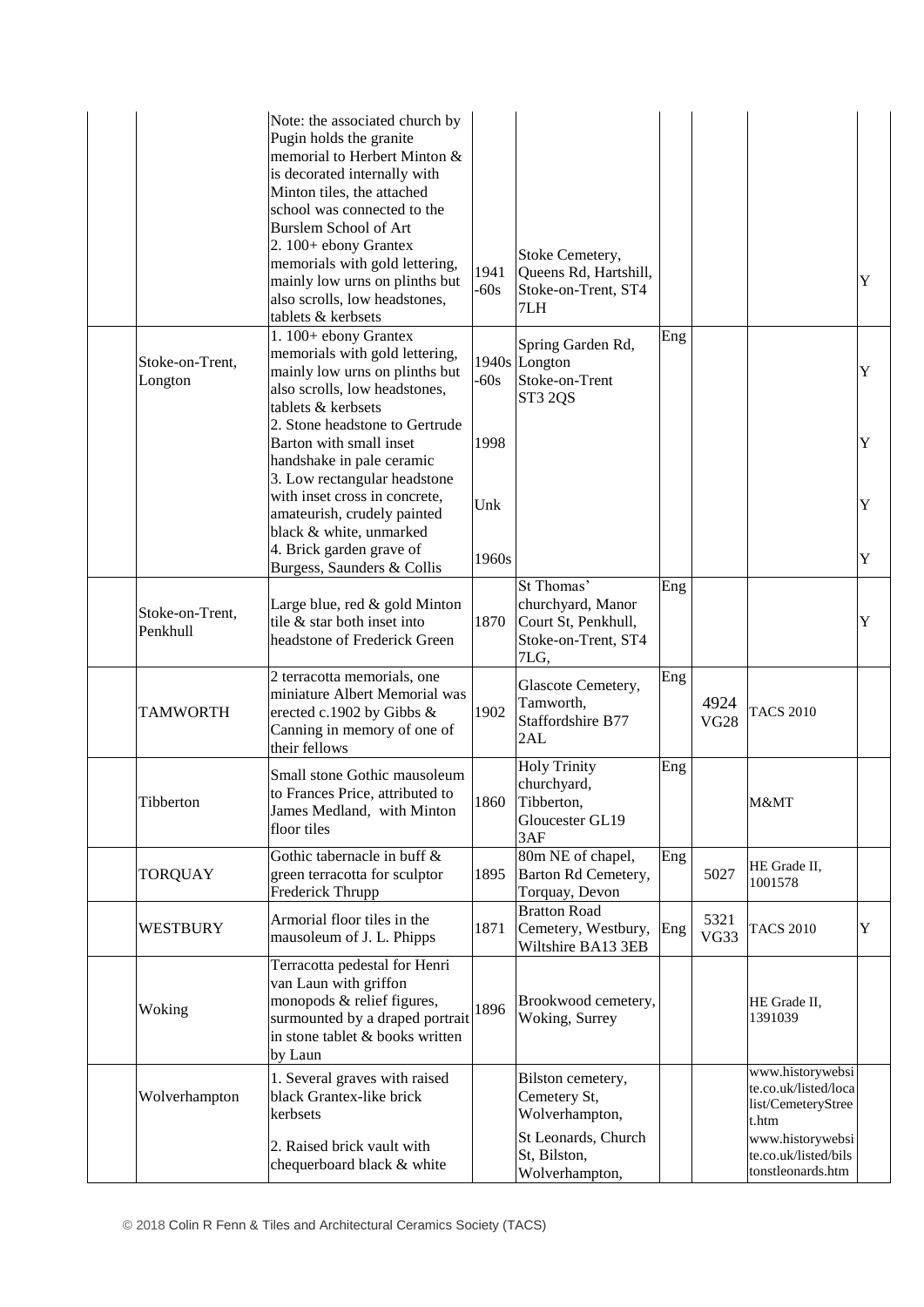|                                          | sanitary bricks, below a stone<br>ledger                                                                                                                                                                                                                          |                                                                                               |     |                                                                                               |   |
|------------------------------------------|-------------------------------------------------------------------------------------------------------------------------------------------------------------------------------------------------------------------------------------------------------------------|-----------------------------------------------------------------------------------------------|-----|-----------------------------------------------------------------------------------------------|---|
| Woodbridge                               | Arts & crafts-style memorial in<br>ceramic materials                                                                                                                                                                                                              | Woodbridge cemetery Eng<br>(south) main area,<br>Barrack Rd,<br>Woodbridge, Suffolk           |     | HE Grade II,<br>1001652                                                                       |   |
| West Sussex,<br>Heathfield &<br>environs | Decorative terracotta panels Bet.<br>inset into headstones $\&$ tomb 1800-<br>chests by Jonathan Harmer 65<br>$(1762 - 1849)$ and his son<br>Sylvan of Old Heathfield,<br>Sussex, (c.1803-1884), typically<br>of oval plaques of cherubs,<br>vases or cornucopia. | Heathfield<br>churchyard & inside<br>church nave.                                             | Eng | <b>GL</b> Remnant:<br>'Jonathan<br>Harmer's<br>Terracottas', SAC<br>100 & 102<br>also         | Y |
|                                          | 7 sets of plaques of putti,<br>cornucopia, mourning and roses<br>and two absent spaces on<br>headstones                                                                                                                                                           | Mayfield St Dunstan                                                                           |     | http://sussexresear<br>ch.co.uk/wp/jonat<br>han-harmer-<br>terracotta-<br>gravestones<br>also |   |
|                                          | 1 Harmer panel in churchyard<br>1 Harmer panel in churchyard<br>1 Harmer panel in churchyard<br>1 Harmer panel in churchyard                                                                                                                                      | <b>Brightling St Thomas</b><br>a Becket<br><b>Burwash</b><br>Chiddingly<br>1980s East Hoathly |     | http://sussexparish<br>churches.org                                                           |   |
|                                          | and one modern reproduction<br>by a local potter.<br>3 Harmer panels in churchyard                                                                                                                                                                                | Hellingly St Peter &<br><b>St Paul</b>                                                        |     |                                                                                               |   |
|                                          | 1 Harmer panel in churchyard<br>1 Harmer panel in churchyard<br>1 Harmer panel in churchyard<br>Putti on external wall of chapel<br>& one absent space on broken                                                                                                  | <b>Framfield St Thomas</b><br>Glynde<br>Hailsham St Mary<br>Old Hailsham (Cade<br>Street)     |     |                                                                                               |   |
|                                          | headstone in churchyard<br>1 Harmer panel in churchyard<br>1 Harmer panel in churchyard                                                                                                                                                                           | <b>Hastings All Saints</b><br>Herstmonceux                                                    |     |                                                                                               |   |
|                                          | 2 Harmer panels in churchyard                                                                                                                                                                                                                                     | Mountfield All Saints                                                                         |     |                                                                                               |   |
|                                          | 4 Harmer panels in churchyard                                                                                                                                                                                                                                     | Salehurst St Mary                                                                             |     |                                                                                               |   |
|                                          | 2 Harmer panels in churchyard                                                                                                                                                                                                                                     | Waldron All Saints<br><b>Warbleton St Mary</b>                                                |     |                                                                                               |   |
|                                          | 1 Harmer panel in churchyard<br>1 Harmer panel in churchyard                                                                                                                                                                                                      |                                                                                               |     |                                                                                               |   |
|                                          | Plaque in porch of church                                                                                                                                                                                                                                         | Wartley<br>Washurst St Peter &                                                                |     |                                                                                               |   |
|                                          |                                                                                                                                                                                                                                                                   | St Paul                                                                                       |     |                                                                                               |   |
| Lewes                                    | Several Harmer plaques held in<br>storage                                                                                                                                                                                                                         | Ann of Cleves<br>Museum, Lewes                                                                |     |                                                                                               |   |

Also note the use of black, cream or grey 'Grancotta' aka 'Grantex', popular in mid-C20th and as a wartime expedient, using fireclay when there was no access to Italian marble. Often found as freestanding urns, unmarked or with generic inscriptions, e.g. 'MOTHER'. (See: *To Prove I'm not Forgot*, Sylvia Barnard)

Also Midland Brick and Terra Cotta Company, from Tamworth area (Polesworth and Coalville) used a light buff clay (Glypto-terracotta, e.g. sculptural) for headstones from late 1870s.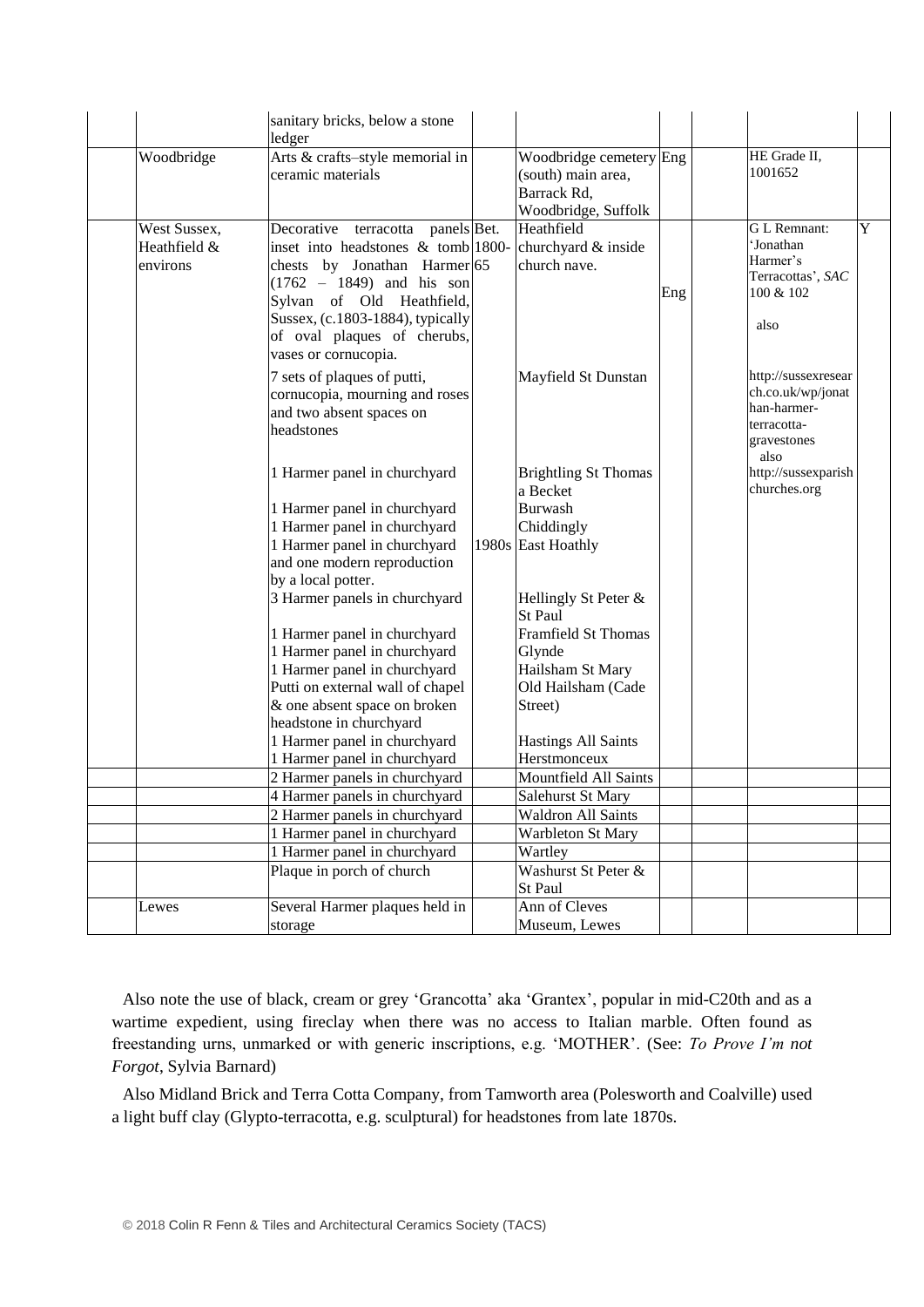| <b>AUDLEM</b>                      | Minton tiled floors in twin<br><b>Cemetery Chapels</b>                                                                                                                                                                                                                                     | 1874          | Audlem cemetery,<br>Cheshire                                                                                          | Eng | 140<br>VG5        | <b>TACS 2010</b>                                                                                                                                                                      |
|------------------------------------|--------------------------------------------------------------------------------------------------------------------------------------------------------------------------------------------------------------------------------------------------------------------------------------------|---------------|-----------------------------------------------------------------------------------------------------------------------|-----|-------------------|---------------------------------------------------------------------------------------------------------------------------------------------------------------------------------------|
| <b>BARNET</b>                      | Chapel, built 1899 but later re-<br>ordered as part of the<br>crematorium. Monumental<br>glazed ceramic reredos made<br>at the Fabrica Cantagalli of<br>Florence, by William De<br>Morgan, a copy of a Luca<br>della Robbia Resurrection<br>relief in a sacristy of Florence<br>Cathedral. | 1899          | Hendon Cemetery,<br>Holders Hill Rd,<br>London                                                                        | Eng | 184<br>VG36-<br>2 | <b>TACS 2010</b>                                                                                                                                                                      |
| Birmingham                         | Twin chapels and lodge in red<br>brick and terracotta by J<br>Brewin Holmes. Fire damaged<br>& fenced off, needs restoration                                                                                                                                                               | 1899          | Brandwood End<br>Cemetery,<br>Birmingham                                                                              | Eng |                   | HE Grade II,<br>1001545                                                                                                                                                               |
| <b>BOURNEMOUTH</b>                 | E Chapel. Unglazed floral tiles<br>by Campbell                                                                                                                                                                                                                                             |               | Bournemouth<br>cemetery, Dorset                                                                                       | Eng | 547               |                                                                                                                                                                                       |
| Brightlingsea                      | 213 cenotaph tiles in a mixture<br>of styles each to a local sailor<br>'Lost at Sea' set around the<br>church by late Rev Pertwee                                                                                                                                                          | 1872-<br>1988 | Nave & south aisle,<br>All Saints,<br>Brightlingsea, Essex                                                            | Eng |                   | HE Grade I<br>1337182                                                                                                                                                                 |
| <b>BRISTOL</b>                     | Chapels, Encaustic tiled floor<br>(LBD)                                                                                                                                                                                                                                                    | 1871          | Greenbank<br>Cemetery, Hanham,<br>Greenbank Rd.<br><b>Bristol</b>                                                     | Eng | 711<br>VO         | <b>TACS LBD379660</b>                                                                                                                                                                 |
| Compton                            | Chapel by Mary Watts and the<br>Compton Pottery Arts Guild                                                                                                                                                                                                                                 | 1896          | Compton,<br>Guildford, Surrey                                                                                         | Eng |                   | HE Listing GII<br>HE Parks &<br>Gardens GII*<br>1417498,                                                                                                                              |
| <b>DATCHET</b>                     | Cemetery chapel: tiles above<br>door, ceramic plaque<br>memorial panel. Blue, white<br>and yellow-tiled memorial<br>panel, probably Iberian, plus<br>several terracotta panels inside<br>the disused Victorian chapel                                                                      | 1924          | West wall of chapel,<br>Datchet cemetery,<br>Ditton Park Rd, (nr<br>Queen Mother<br>reservoir) Windsor,<br>Berkshire  | Eng | 1407<br>VG2       | <b>TACS 2010</b><br>HE Grade II<br>1117629                                                                                                                                            |
| Eastnor                            | Churchyard shelter lined with<br>five red terracotta panels of<br>figure in relief in Italian<br>Renaissance style                                                                                                                                                                         |               | Churchyard of St<br>John the Baptist,<br>Eastnor,<br>Herefordshire                                                    | Enf |                   | http://www.martin-<br>nicholson.info/ceme<br>tery/cemeteryeastno<br>r.htm                                                                                                             |
| <b>GORLESTON</b>                   | Cemetery lodge in red brick &<br>terracotta with detailing $\&$<br>crested roof tiles, by J W<br>Cockrill                                                                                                                                                                                  | 1879          | Gorleston Cemetery,<br>Magdalen Way,<br>Gorleston, Norfolk                                                            | Eng | 1954<br>VG21      | <b>TACS 2010</b><br>HE Grade II,<br>1393953                                                                                                                                           |
| London, City                       | The Watts Memorial to Heroic<br>Self-Sacrifice, a tiled cenotaph<br>shelter of 54 wall plaques in<br>glazed tiles to 62 individuals<br>by De Morgan, Royal<br>Doulton, & Fred Passenger,<br>plus statuette of G F Watts by<br>TH Wren                                                      | 1900-<br>2009 | Flank wall in<br>Postman's Park,<br>churchyard of St<br>Botolph's<br>Aldersgate, Little<br>Britain, City of<br>London | Eng |                   | HE Grade II<br>1285796<br>John Price, Heroes<br>of Postman's Park<br>(2008)<br>https://en.wikipedia.<br>org/wiki/List_of_tab<br>lets_on_the_Memori<br>al_to_Heroic_Self_<br>Sacrifice |
| <b>MARKET</b><br><b>HARBOROUGH</b> | Cemetery chapel. tiles at east<br>end from Willington, Salop                                                                                                                                                                                                                               |               | New Cemetery,<br>Northampton Rd.<br>Leicestershire                                                                    | Eng | 3421              | <b>TACS</b>                                                                                                                                                                           |

Architectural and decorative ceramics in funeral buildings & cemetery chapels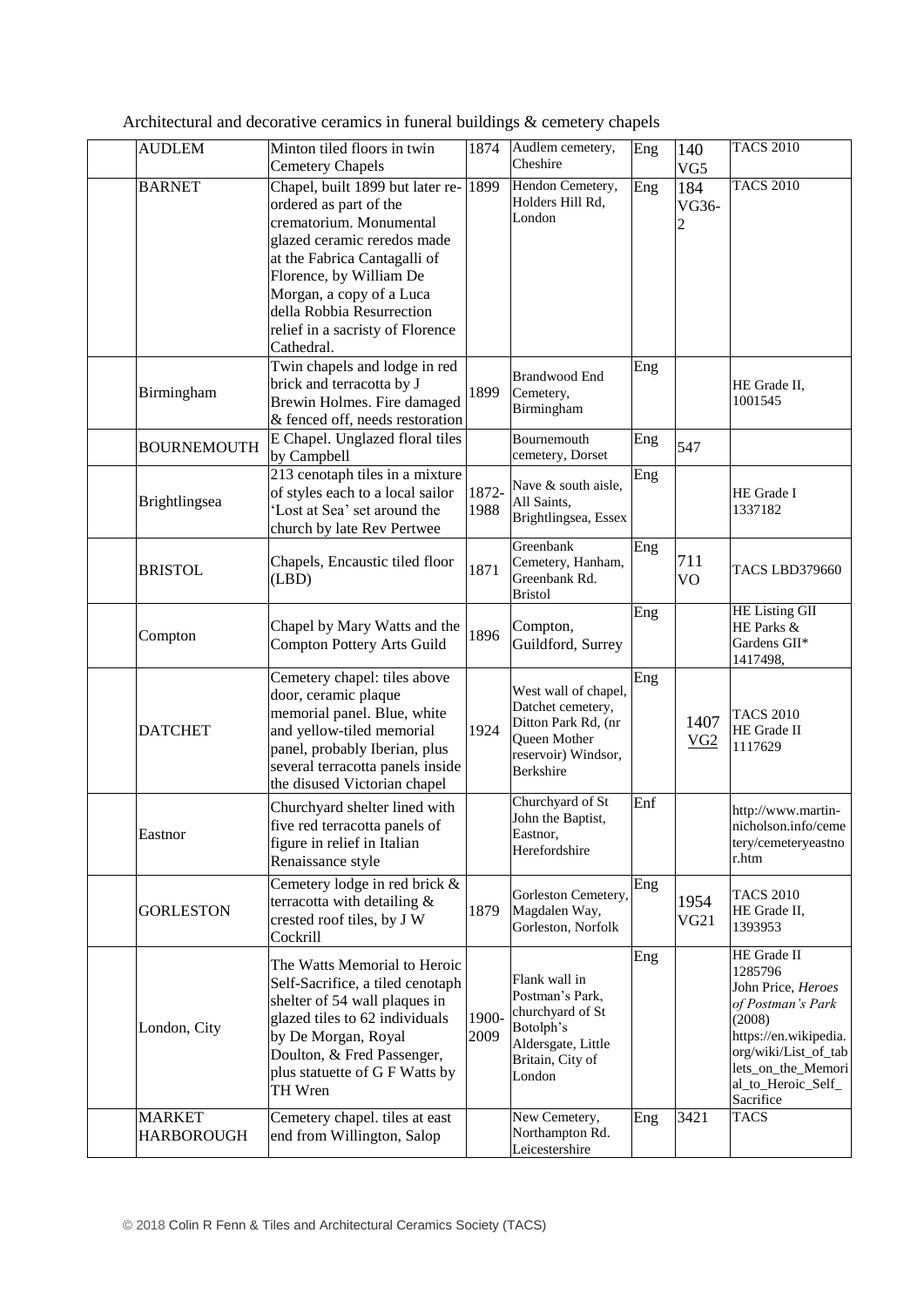| Newport Pagnell           | Cemetery lodge in red brick<br>(from Coales brickworks,<br>Chicheley) with ceramic tiles<br>floor with decorative margin<br>& quatrefoil centre feature                                        |                       | <b>Newport Pagnell</b><br>cemetery, Ousebank<br>St, Milton Keynes                                                                           | Eng |                        | HE Grade II,<br>1223134                                                                         |
|---------------------------|------------------------------------------------------------------------------------------------------------------------------------------------------------------------------------------------|-----------------------|---------------------------------------------------------------------------------------------------------------------------------------------|-----|------------------------|-------------------------------------------------------------------------------------------------|
| <b>PORTSMOUTH</b>         | Cemetery Chapel, Grey<br>faience dado inside. LBD                                                                                                                                              |                       | Milton Rd<br>Cemetery,<br>Portsmouth,<br>Hampshire                                                                                          | Eng | 4076<br>V <sub>O</sub> | <b>TACS 2010</b>                                                                                |
| Saffron Walden            | Cemetery chapel with black<br>& red ceramic tiled floor                                                                                                                                        |                       | Saffron Walden<br>cemetery, Radwinter<br>Rd, Essex                                                                                          | Eng |                        | HE Grade II,<br>1297741                                                                         |
| <b>SHEFFIELD</b>          | Cemetery Chapel (LBD)                                                                                                                                                                          |                       | Rivelin Glen<br>Cemetery Sheffield,<br>Yorkshire                                                                                            | Eng | 4441<br>V <sub>O</sub> | <b>TACS LBD</b>                                                                                 |
| <b>SOUTHERY</b>           | Ceramic memorial tiles inside<br>church doorway,<br>commissioned by rector GCM<br>Hall                                                                                                         |                       | Inside St Mary's<br>Church, Southery,<br>Norfolk                                                                                            | Eng | 4802<br>VG21           | <b>TACS Norfolk</b>                                                                             |
| STOKE-ON-<br><b>TRENT</b> | Cemetery chapel, with<br>encaustic tiling over its door,                                                                                                                                       |                       | Burslem Cemetery,<br>Staffordshire                                                                                                          | Eng | <b>VG28</b>            | <b>TACS 2010</b>                                                                                |
| Stoke-on-Trent            | Cemetery chapel, with<br>encaustic wall memorial<br>plaques in cream & red                                                                                                                     |                       | Hanley Cemetery,<br>Staffordshire                                                                                                           | Eng |                        |                                                                                                 |
| Wolverhampton             | 1. Wall tablet in terracotta<br>with pomegranate in a vase,<br>describing the erection of the<br>ohel (prayer room)<br>2. Two large diagonal ceramic<br>tiles inscribed for Nokes &<br>Johnson | 1884<br>1863<br>$-70$ | East side of the<br>ohel, Jewish<br>cemetery,<br>Cockshutts Ln,<br>Wolverhampton<br>Inside St Leonards<br>church, Bilston,<br>Wolverhampton | Eng |                        | HE Grade II,<br>1392726<br>http://www.historyw<br>ebsite.co.uk/listed/bi<br>Istonstleonards.htm |

## Historic terracotta inside churches

| Oxborough         | Pair of pale terracotta           | 1513  | Inside St John the   |     | Eng VG21     | Pevsner Norfolk  |
|-------------------|-----------------------------------|-------|----------------------|-----|--------------|------------------|
|                   | monuments w. canopies for         |       | Evangelist,          |     |              | 2. p582          |
|                   | Margaret Bedingfield in her       |       | Oxborough, Norfolk   |     |              |                  |
|                   | Chapel                            |       |                      |     |              |                  |
| London,           | Canopied wall memorial to         | 1523  | Inside Rolls Chapel, | Eng |              | Church           |
| Bloomsbury        | John Yonge memorial               |       | Maughan Library,     |     |              | Monuments        |
|                   | attributed to Pietro Torrigiano,  |       | Kings College,       |     |              | Society, Vol III |
|                   | with effigies in polychrome       |       | London               |     |              | 1998             |
|                   | terracotta                        |       |                      |     |              |                  |
| Layer Marney      | Terracotta monument to Lord       | 1523- | Inside Layer Marney, | Eng |              | Peysner Norfolk  |
|                   | Marney                            | 25    | <b>Essex</b>         |     |              | 2. p582          |
| Wymondham         | Ferrers terracotta monument       |       | Inside Wymondham     |     | $Eng$ VG21   | Pevsner Norfolk  |
|                   | w. three half-cylinders           |       | Abbey, Norfolk       |     |              | 2. p582          |
|                   | mounted above canopies and        |       |                      |     |              |                  |
|                   | niches                            |       |                      |     |              |                  |
| <b>Bracon Ash</b> | Berney's terracotta monument 1525 |       | Inside St Nicholas   |     | Eng VG21     | Peysner Norfolk  |
|                   | surrounding church doorway        |       | Church, Bracon Ash,  |     |              | 2. p582          |
|                   |                                   |       | <b>Norfolk</b>       |     |              |                  |
| Norwich           | Janny's terracotta chest tomb,    | 1533- | Inside St George's   |     | Eng VG21     | Pevsner Norfolk  |
|                   | w. pairs of dolphins holding      | 34    | church, Colegate,    |     |              | 2. p582          |
|                   | tiny balls in their               |       | Norwich, Norfolk     |     |              |                  |
|                   | mouth.c.1533-34                   |       |                      |     |              |                  |
| Norwich           | WWII memorial in terracotta       |       | Langham, Norfolk     |     | $Eng$ $VG21$ |                  |
|                   | and decorated tiles, giving       |       |                      |     |              |                  |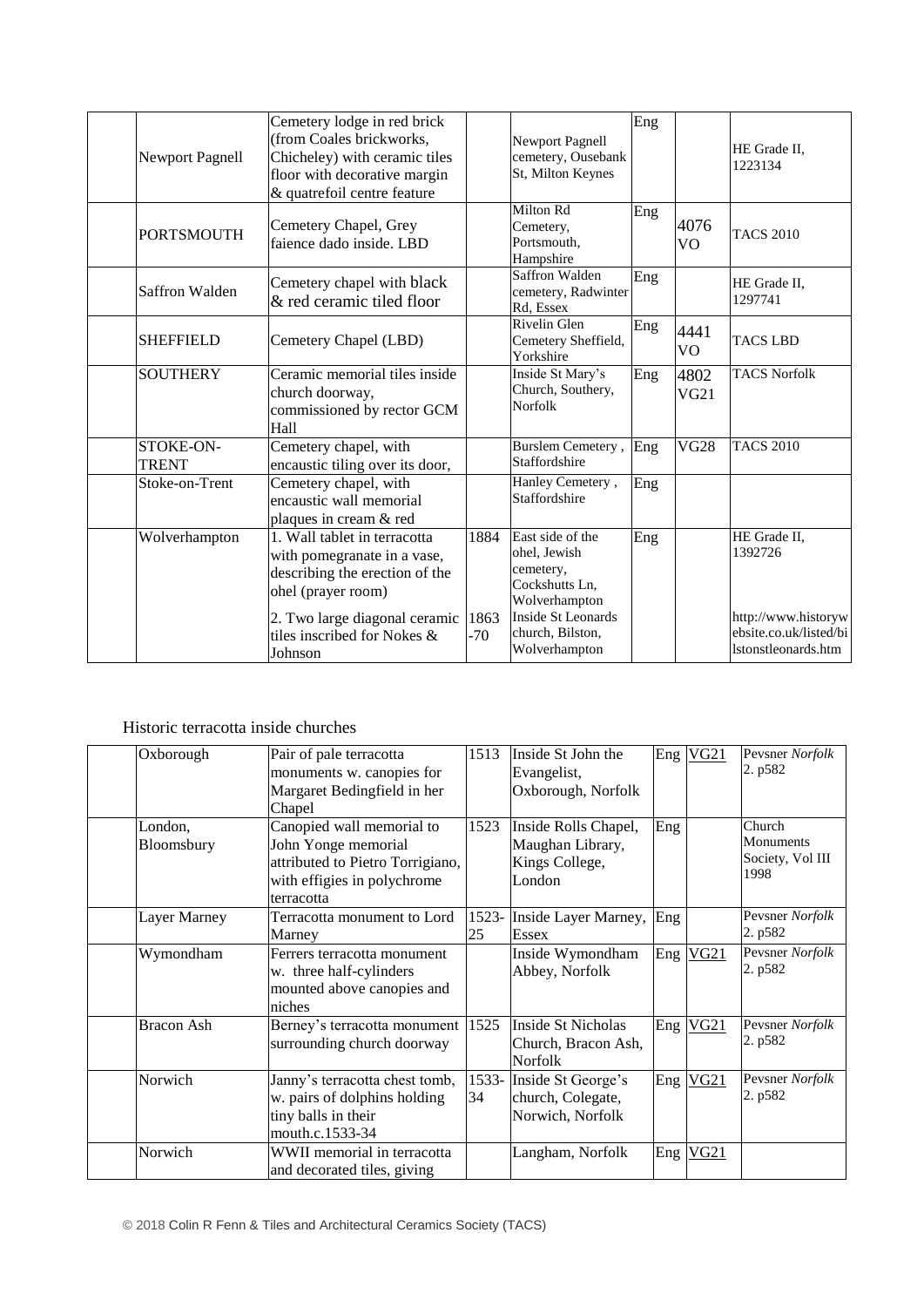|  | th.<br>trom<br>the<br>Netr<br>riands<br>ner<br>. . |  |  |  |
|--|----------------------------------------------------|--|--|--|
|  | F0<br>$\alpha$ r $\alpha$<br>w<br>.                |  |  |  |

Ref: Donovan Purcell, Sixteenth century terracotta in East Anglia, in Transactions of the Association for Studies in the Conservation of Historic Buildings, Volume 1 (1973) & A.P. Baggs in Arch J., 125 (1968)

#### Churches and chapels containing sepulchral monuments in ceramic or Coade stone

| <b>Aylesbury Vale</b> | Classical female figure<br>reclining on urn over<br>traceried inscription panels,<br>signed Coade & Sealy                                                           | 178<br>6              | <b>Inside All Saints</b><br>church,<br>Soulbury High<br>Rd, Aylesbury,<br>Buckinghamshir<br>e | Eng | HE Grade II*,<br>1320152 |
|-----------------------|---------------------------------------------------------------------------------------------------------------------------------------------------------------------|-----------------------|-----------------------------------------------------------------------------------------------|-----|--------------------------|
| Buckland              | Weeping putto beside an<br>urn, memorial to Elizabeth<br>Perfect, by Coade & Seely                                                                                  | 180<br>$\overline{2}$ | Inside St Mary<br>church,<br><b>Buckland Park,</b><br>Oxfordshire                             | Eng | HE Grade I,<br>1181905   |
| Coleshill             | Gothic canopy memorial to<br>Mark Playdell by Coade &<br>Seely                                                                                                      | 181<br>$\overline{2}$ | North of<br>chancel, All<br>Saints church,<br>Coleshill,<br>Oxfordshire                       | Eng | HE Grade II*,<br>1368120 |
| Dover                 | Wall plaque to Edward Bays<br>of an urn in half relief by<br>Coade & Sealy                                                                                          | 180<br>1              | Inside St Mary<br>the Virgin,<br>Church St,<br>Eastry, Dover                                  | Eng | HE Grade I,<br>1363287   |
| Dover                 | Coade stone inscribed wall<br>monument with egg $\&$<br>tongue frieze, sarcophagus<br>on claw feet & draped<br>medallion of a woman and<br>urn, with a funerary urn |                       | North chapel of<br>St Peter & Paul,<br>Eythorne<br>Church Hill,<br>Dover                      | Eng | HE Grade II*,<br>1121964 |
| Henstead              | 2 monuments by Coade and<br>Sealy: tablet for William<br>Clarke of a weeping cherub<br>sitting by a draped urn;<br>George Mitchell and Frances<br>his wife          | 180<br>6              | South nave wall<br>of St Mary,<br>Henstead,<br>Suffolk                                        | Eng | HE Grade I,<br>1182832   |
| Icomb                 | Small Coade stone<br>monument to John Cambray,<br>with urn & fine foliate<br>marginal panels                                                                        | 182<br>9              | Inside St Mary,<br>Icomb, Stow on<br>the Wold,<br>Gloucestershire                             | Eng | HE Grade I,<br>1340841   |
| Kettering             | Coade stone wall memorial<br>with sarcophagus, crest &<br>cherubs to Mary Poulton                                                                                   | 174<br>9              | Inside St Giles,<br>Desborough<br>Kettering,<br>Northamptonshi<br>re                          | Eng | HE Grade I,<br>1213584   |
| Lawhitton             | Memorial by Coade and<br>Sealy to Richard Goffic,<br>sarcophagus with figure of a<br>woman reclining on a draped<br>urn. Attendant putti lost                       | 179<br>6              | East of Chancel,<br>St Mchael<br>church,<br>Lawhitton,<br>Cornwall                            | Eng | HE Grade II*,<br>1219238 |
| London,<br>Hounslow   | Draped circular memorial<br>to Rev William<br>plaque<br>Coome, by Coade & Sealy                                                                                     | 181<br>$\mathbf{0}$   | South wall, St<br>Lawrence,<br>Hounslow,<br>London                                            | Eng | HE Grade II*,<br>1080302 |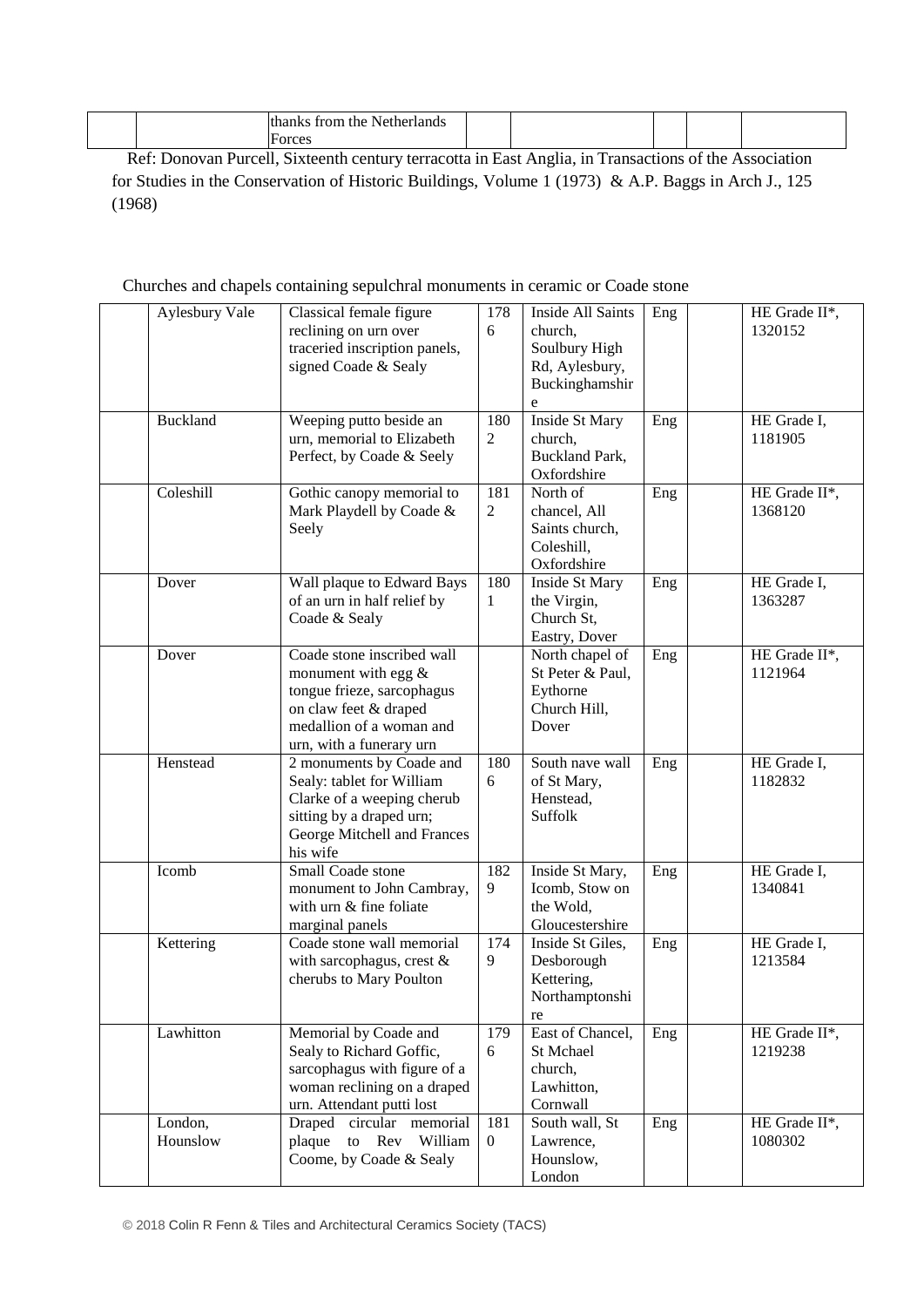|      | London, Strand    | Dr Yonge's polychromatic<br>terracotta effigy within his<br>memorial                                                                                                                                                  |                       | Rolls chapel,<br><b>UCL Maughan</b><br>Library, Strand<br>campus, London                          | Eng |             |                                                       |
|------|-------------------|-----------------------------------------------------------------------------------------------------------------------------------------------------------------------------------------------------------------------|-----------------------|---------------------------------------------------------------------------------------------------|-----|-------------|-------------------------------------------------------|
|      | Plympton          | Cast monument to W<br>Seymour, by Coade & Sealy                                                                                                                                                                       | 180<br>$\mathbf{1}$   | <b>Inside St Mary</b><br>Blessed Virgin,<br>Market Rd,<br>Plympton,<br>Devon                      | Eng |             | HE Grade II*,<br>1386222                              |
|      | Plymouth          | Large putti & urn by Coade<br>& Sealy for James Bulteel                                                                                                                                                               | 180<br>$\mathbf{1}$   | Inside All<br>Saints, Holbeton<br>Hillside,<br>Plymouth,<br>Devon                                 | Eng |             | HE Grade I,<br>1107808                                |
|      | Ponteland         | Wall monument for Richard<br>Newton Ogle, by Coade                                                                                                                                                                    | 179<br>$\overline{4}$ | Inside St Mary,<br>Ponteland North<br>Rd, Newcastle<br>upon Tyne                                  | Eng |             | HE Grade I,<br>1370736                                |
|      | Rotherham         | Wall plaques in south aisle<br>to Thomas Gray & William<br>Mason of Coade stone with<br>portraits in medallions                                                                                                       | 179<br>$\tau$         | Inside All<br>Saints, Church<br>Ln, Aston cum<br>Aughton,<br>Rotherham,                           | Eng |             | HE Grade I,<br>1151917                                |
|      | Rugby             | Della Robbia memorial<br>fireplace incorporating St<br>George & Dragon by Harold<br>and Phoebe Stabler for<br>Carter Stabler & Adams of<br>Poole. Copy exhibited at<br>British Empire Echibition &<br>at Poole Museum | 192<br>$\overline{2}$ | Cotton House,,<br>Rugby School,                                                                   |     |             | www.pooleimages.c<br>o.uk/Pages/CartersT<br>iles.aspx |
|      | Stamford          | Wall tablet for John Booth, a<br>relief of a female figure<br>leaning on an urn, signed<br>Coade                                                                                                                      | 1799                  | Inside St John the<br>Baptist, Stamford,<br>Lincolnshire                                          | Eng |             | HE Grade I,<br>1360419                                |
| 3758 | <b>WEST TOFTS</b> | Chest tomb of Lady Mary<br>Sutton by AWN Pugin, with<br>Minton armorial floor tiles                                                                                                                                   | 1856                  | inside church,<br>West Tofts Camp,<br>Army training<br>area, Norfolk<br>(access permit<br>needed) | Eng | <b>VG21</b> |                                                       |